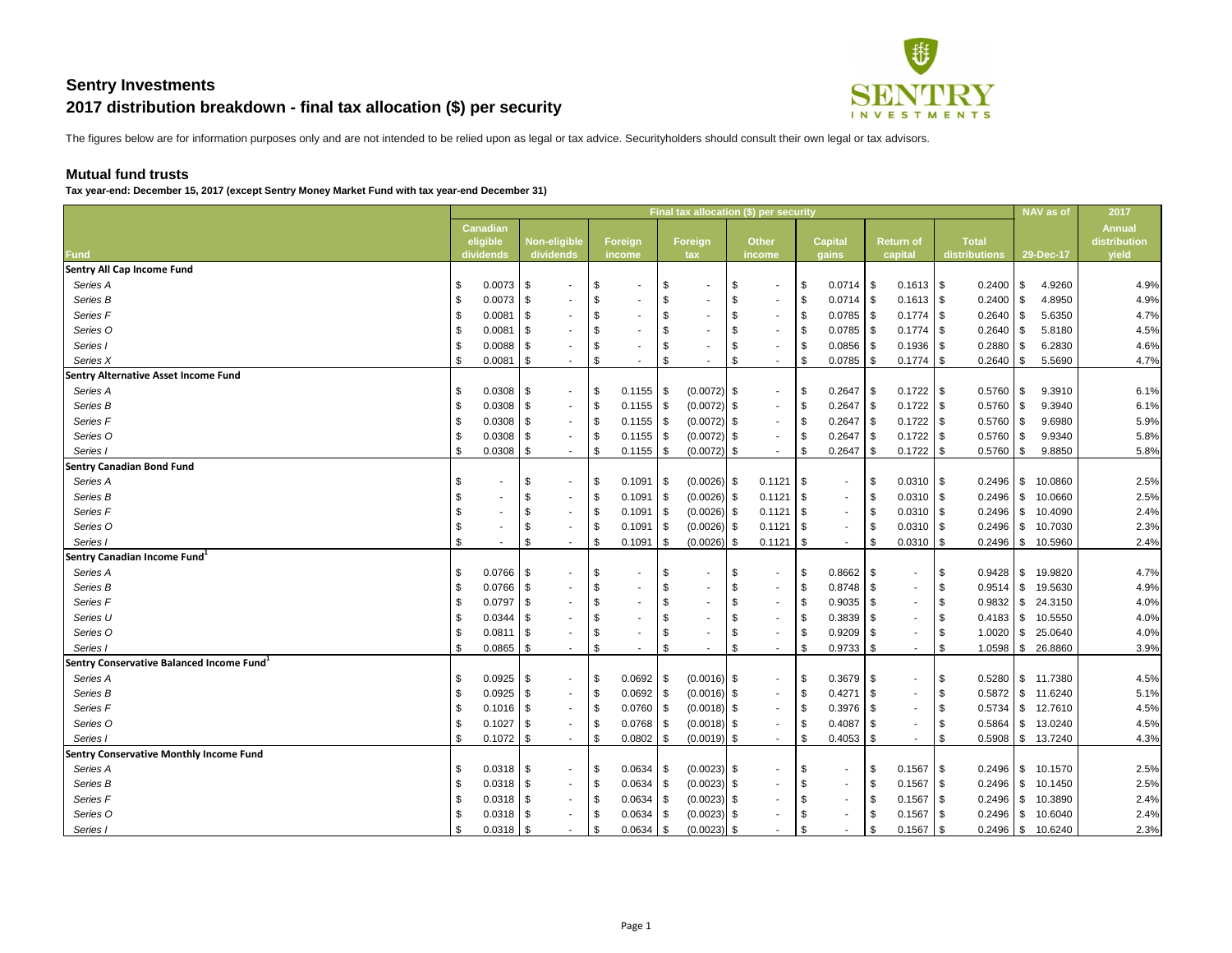

|                                                   |                   |                           |                          |            |                 |            |                | Final tax allocation (\$) per security |                           |                |      |                  |                       |                 | NAV as of             | 2017          |
|---------------------------------------------------|-------------------|---------------------------|--------------------------|------------|-----------------|------------|----------------|----------------------------------------|---------------------------|----------------|------|------------------|-----------------------|-----------------|-----------------------|---------------|
|                                                   | <b>Canadian</b>   |                           |                          |            |                 |            |                |                                        |                           |                |      |                  |                       |                 |                       | <b>Annual</b> |
|                                                   | eligible          |                           | <b>Non-eligible</b>      |            | Foreign         |            | <b>Foreign</b> | <b>Other</b>                           |                           | <b>Capital</b> |      | <b>Return of</b> | <b>Total</b>          |                 |                       | distribution  |
| <b>Fund</b>                                       | dividends         |                           | dividends                |            | income          |            | tax            | income                                 |                           | gains          |      | capital          | distributions         |                 | 29-Dec-17             | yield         |
| Sentry Corporate Bond Fund <sup>1</sup>           |                   |                           |                          |            |                 |            |                |                                        |                           |                |      |                  |                       |                 |                       |               |
| Series A                                          | \$                | \$                        | $\sim$                   | $\sqrt{3}$ | 0.3061          | $\sqrt{3}$ | $(0.0026)$ \$  |                                        |                           | 0.0694         | \$   | $\sim$           | $0.4849$ \ \$<br>  \$ |                 | 9.4560                | 5.1%          |
| Series B                                          |                   | -\$                       | $\sim$                   | -\$        | 0.3061          | - SS       | $(0.0026)$ \$  | $0.1120$ \\$                           |                           | 0.0679         | \$   | $\sim$           | 0.4834                | l \$            | 9.4490                | 5.1%          |
| Series F                                          |                   | -\$                       | $\sim$                   | - \$       | 0.3061          | l Si       | $(0.0026)$ \$  | $0.1120$ \\$                           |                           | $0.0587$ \$    |      | $\sim$           | $0.4742$ \ \$<br>8    |                 | 9.9750                | 4.8%          |
| Series O                                          |                   | - \$                      | $\sim$                   | -\$        | 0.3061          | l SS       | $(0.0026)$ \$  |                                        |                           | $0.0757$ \\$   |      | $\sim$           | $0.4912$ \$           |                 | 10.1950               | 4.8%          |
| Series I                                          | \$                | \$                        |                          | \$         | 0.3061          | S.         | $(0.0026)$ \$  | 0.1120                                 | - \$                      | 0.0679         | \$   | $\sim$           | $0.4834$ \ \ \$       |                 | 10.4640               | 4.6%          |
| Sentry Diversified Equity Fund <sup>1</sup>       |                   |                           |                          |            |                 |            |                |                                        |                           |                |      |                  |                       |                 |                       |               |
| Series A                                          | \$                | \$                        | $\sim$                   | -\$        | $\sim$          | \$         | ۰.             | \$<br>$\overline{\phantom{a}}$         | \$                        | $0.2925$ \$    |      | $\sim$           | $\sqrt{3}$            |                 | 21.2950               | 1.4%          |
| Series B                                          |                   | - \$                      |                          |            |                 | S          |                | S                                      | \$                        | 1.1913         | \$   | $\sim$           | $1.1913$ \$<br>- \$   |                 | 20.0620               | 5.9%          |
| Series F                                          |                   | \$                        |                          |            |                 | \$.        |                | \$                                     | \$                        | 0.2483         | \$   | $\sim$           | $0.2483$ \$<br>∣\$    |                 | 24.0620               | 1.0%          |
| Series O                                          |                   |                           |                          |            |                 | S          |                | - 3                                    | \$                        | 1.1557         | \$   | $\sim$           | 1.1557                | l \$            | 23.1300               | 5.0%          |
| Series I                                          | \$                | \$                        |                          | \$         |                 | \$         | ٠              | $\boldsymbol{\mathsf{\$}}$             | \$                        | 0.2830         | \$   | $\sim$           | $0.2830$ \ \ \$       |                 | 29.4810               | 1.0%          |
| <b>Sentry Energy Fund</b>                         |                   |                           |                          |            |                 |            |                |                                        |                           |                |      |                  |                       |                 |                       |               |
| Series A                                          | \$                | \$                        | $\sim$                   | -\$        |                 | \$         |                | \$                                     | \$                        | $\sim$         | \$   | $0.2420$ \ \$    |                       |                 | 3.6340                | 6.7%          |
| Series B                                          |                   |                           | $\sim$                   |            |                 | \$         |                | \$                                     | \$                        | $\sim$         | \$   |                  | 0.2420                | l \$            | 3.6130                | 6.7%          |
| Series <sub>F</sub>                               |                   | - \$                      |                          |            |                 | \$.        |                | \$                                     | \$                        | $\sim$         | \$   | $0.2770$ \\$     | $0.2770$ \\$          |                 | 4.1970                | 6.6%          |
| Series O                                          |                   |                           |                          |            |                 |            |                | S                                      |                           | $\sim$         | \$   | $0.2825$   \$    | 0.2825                | l S             | 4.3250                | 6.5%          |
| Series I                                          |                   | - \$                      |                          |            |                 | \$         |                | \$                                     | \$                        |                | \$   |                  | $0.3115$ \\$          |                 | 4.7280                | 6.6%          |
| Series X                                          | \$                | \$                        |                          | \$         | $\sim$          | \$         | $\sim$         | \$                                     | $\boldsymbol{\mathsf{S}}$ | $\sim$         | -S   | 0.2650           |                       | $0.2650$ \ \ \$ | 3.9760                | 6.7%          |
| Sentry Global Growth and Income Fund <sup>1</sup> |                   |                           |                          |            |                 |            |                |                                        |                           |                |      |                  |                       |                 |                       |               |
| Series A                                          |                   | -\$                       | $\sim$                   |            |                 | \$         |                | -\$                                    | \$                        | 1.6731         | \$   | $\sim$           | 1.6731<br>- \$        | <u>  \$</u>     | 12.2120               | 13.7%         |
| Series B                                          |                   | -\$                       |                          |            |                 |            |                | \$                                     | \$                        | 1.9501         | \$   | $\sim$           | 1.9501<br>∣\$         | \$              | 11.8450               | 16.5%         |
| Series F                                          |                   |                           |                          |            |                 | \$.        |                | S                                      | - \$                      | 1.4766         | -\$  | $\sim$           | $1.4766$ \ \$         |                 | 13.5260               | 10.9%         |
| Series O                                          |                   |                           |                          |            |                 | \$         |                | -\$                                    | \$                        | 1.5962         | \$   | $\sim$           | $1.5962$ \$           |                 | 13.8040               | 11.6%         |
| Series I                                          |                   | - \$                      |                          | \$         | $\sim$          | \$         |                | - \$                                   | \$                        | 1.8131         | -\$  | $\sim$           | 1.8131                |                 | $\frac{1}{3}$ 14.1960 | 12.8%         |
| <b>Sentry Global High Yield Bond Fund</b>         |                   |                           |                          |            |                 |            |                |                                        |                           |                |      |                  |                       |                 |                       |               |
| Series A (Cdn.\$)                                 | \$                | \$                        | $\overline{\phantom{a}}$ | -\$        | $0.3709$ \$     |            | $(0.0047)$ \$  | $0.0291$ \$                            |                           |                | \$   | $0.2047$ \$      |                       | $0.6000$ \ \$   | 8.5720                | 7.0%          |
| Series B (Cdn.\$)                                 | \$                | $\boldsymbol{\mathsf{S}}$ | $\sim$                   | \$         | $0.3709$ \ \$   |            | $(0.0047)$ \$  | $0.0291$ \\$                           |                           |                | \$   | $0.2047$ \$      | $0.6000$ \ \$         |                 | 8.5460                | 7.0%          |
| Series F (Cdn.\$)                                 |                   | \$                        |                          | ∣\$        | $0.4015$ \\$    |            | $(0.0051)$ \$  | $0.0315$ \$                            |                           |                | \$   |                  | $0.6495$ \ \$         |                 | 9.2050                | 7.1%          |
| Series O (Cdn.\$)                                 |                   | -\$                       | $\blacksquare$           |            | $0.4083$ \$     |            | $(0.0052)$ \$  | $0.0321$ \ \$                          |                           |                | \$   |                  | $0.6605$ \ \$         |                 | 9.4530                | 7.0%          |
| Series I (Cdn.\$)                                 |                   | -\$                       |                          | ∣\$        | $0.4253$ \$     |            | $(0.0054)$ \$  |                                        |                           |                | \$   | $0.2347$ \\$     | $0.6880$ \ \$         |                 | 9.9480                | 6.9%          |
| Series A (U.S.\$)                                 |                   | \$                        | $\sim$                   | ∣\$        | $0.2856$ \$     |            | $(0.0037)$ \$  | $0.0226$ \ \$                          |                           |                | \$   | $0.1576$ \$      | 0.4621                | l S             | 6.8370                | 6.8%          |
| Series B (U.S.\$)                                 |                   | -\$                       |                          | - \$       | 0.2856          | -SS        | $(0.0037)$ \$  |                                        |                           |                | - \$ |                  | 0.4621                | l \$            | 6.8160                | 6.8%          |
| Series $F(U.S.\$ \$)                              |                   | -\$                       | $\blacksquare$           | - \$       | $0.3093$ \$     |            | $(0.0040)$ \$  |                                        |                           |                | \$   | $0.1707$ \\$     | $0.5003$ \ \ \$       |                 | 7.3410                | 6.8%          |
| Series O (U.S.\$)                                 |                   | -\$                       |                          | S          | $0.3145$   \$   |            | $(0.0040)$ \$  | $0.0247$ \\$                           |                           |                | \$   | $0.1736$ \$      | $0.5088$ \ \ \$       |                 | 7.5390                | 6.7%          |
| Series I (U.S.\$)                                 | \$                | -\$                       |                          | -\$        | $0.3277$ \ \ \$ |            | $(0.0042)$ \$  | $0.0258$ \ \ \$                        |                           |                | \$   | $0.1808$ \$      | 0.5301                | $\vert$ \$      | 7.9340                | 6.7%          |
| <b>Sentry Global Infrastructure Fund</b>          |                   |                           |                          |            |                 |            |                |                                        |                           |                |      |                  |                       |                 |                       |               |
| Series A                                          | \$<br>$0.0302$ \$ |                           |                          |            |                 | \$         |                | - \$                                   | \$                        | $0.0060$ \$    |      |                  | $0.3600$ \$           |                 | 7.9270                | 4.5%          |
| Series B                                          | $0.0302$ \ \$     |                           |                          |            |                 | \$         |                | \$                                     | \$                        | $0.0060$ \ \$  |      | $0.3238$ \$      | $0.3600$ \ \$         |                 | 7.8840                | 4.6%          |
| Series F                                          | $0.0344$ \ \$     |                           |                          |            |                 | \$         |                | \$                                     | \$                        | 0.0068         | \$   | $0.3683$ \$      | $0.4095$ \ \$         |                 | 9.0040                | 4.5%          |
| Series O                                          | $0.0353$ \ \ \$   |                           |                          |            |                 | \$         |                | \$                                     | \$                        | $0.0070$ \\$   |      | $0.3782$ \$      |                       |                 | 9.3040                | 4.5%          |
| Series I                                          | \$<br>$0.0376$ \$ |                           |                          |            |                 | \$         |                |                                        | \$                        | 0.0075         | -\$  | $0.4029$ \$      | $0.4480$ \ \$         |                 | 9.9810                | 4.5%          |
| Series X                                          | $0.0330$ \$       |                           | $\sim$                   | -\$        |                 | \$         |                | \$                                     | \$                        | $0.0066$ \$    |      | $0.3534$ \\$     | $0.3930$ \$           |                 | 8.5900                | 4.6%          |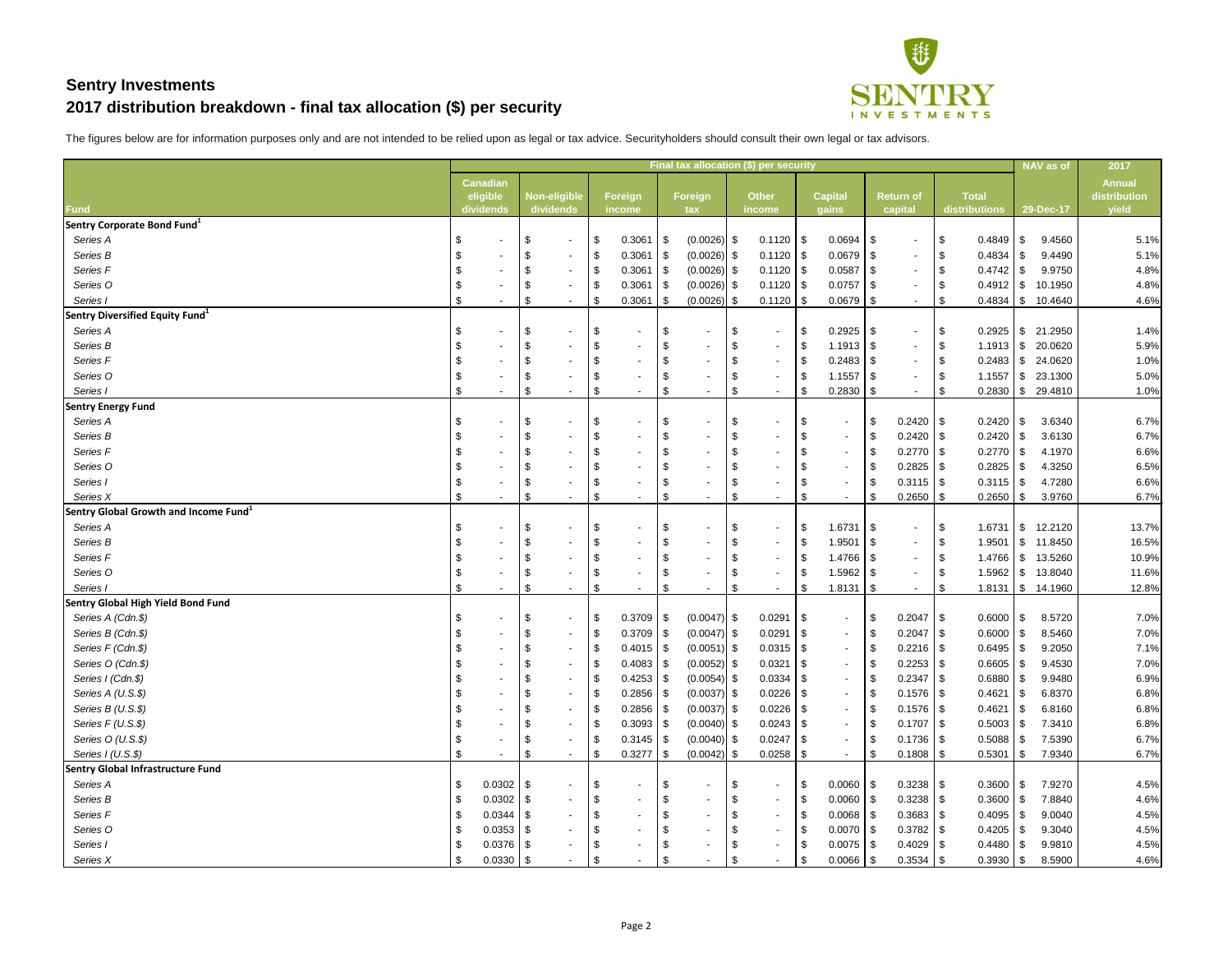

|                                                |                           |                 |      |              |            |                 |      |                          |                            | Final tax allocation (\$) per security |      |                 |                            |                          |      |                 |            | NAV as of             | 2017          |
|------------------------------------------------|---------------------------|-----------------|------|--------------|------------|-----------------|------|--------------------------|----------------------------|----------------------------------------|------|-----------------|----------------------------|--------------------------|------|-----------------|------------|-----------------------|---------------|
|                                                |                           | <b>Canadian</b> |      |              |            |                 |      |                          |                            |                                        |      |                 |                            |                          |      |                 |            |                       | <b>Annual</b> |
|                                                |                           | eligible        |      | Non-eligible |            | Foreign         |      | <b>Foreign</b>           |                            | <b>Other</b>                           |      | <b>Capital</b>  |                            | <b>Return of</b>         |      | <b>Total</b>    |            |                       | distribution  |
| <b>Fund</b>                                    |                           | dividends       |      | dividends    |            | income          |      | tax                      |                            | income                                 |      | gains           |                            | capital                  |      | distributions   |            | 29-Dec-17             | yield         |
| Sentry Global Mid Cap Income Fund <sup>1</sup> |                           |                 |      |              |            |                 |      |                          |                            |                                        |      |                 |                            |                          |      |                 |            |                       |               |
| Series A                                       | \$                        | $\sim$          | \$   | $\sim$       | $^{\circ}$ | $\blacksquare$  | \$   | $\blacksquare$           | \$                         | $\sim$                                 | \$   | $0.5388$ \ \ \$ |                            | $\sim$                   | \$   | 0.5388          | \$         | 10.2230               | 5.3%          |
| Series B                                       | \$                        |                 | \$   | $\sim$       | -\$        |                 | \$   |                          | \$                         |                                        | - \$ | 0.5669          | $\boldsymbol{\mathcal{F}}$ | $\sim$                   | -\$  | 0.5669          | $\sqrt{3}$ | 10.1440               | 5.6%          |
| Series <sub>F</sub>                            |                           |                 | \$   | $\sim$       |            | $\sim$          | \$   | ٠                        | \$                         |                                        | - \$ | 0.4983          | \$                         | $\sim$                   |      | 0.4983          | - \$       | 10.6170               | 4.7%          |
| Series O                                       |                           |                 |      | $\sim$       |            | $\blacksquare$  | \$.  |                          | -\$                        | $\sim$                                 | \$   | 0.5904          | \$                         | $\sim$                   |      | $0.5904$ \$     |            | 10.8690               | 5.4%          |
| Series I                                       | \$                        |                 |      |              | \$         | ۰.              | \$   | ٠                        | \$                         |                                        | \$   | 0.4795          | \$                         | $\overline{\phantom{a}}$ |      | 0.4795          | \$         | 10.9570               | 4.4%          |
| <b>Sentry Global Monthly Income Fund</b>       |                           |                 |      |              |            |                 |      |                          |                            |                                        |      |                 |                            |                          |      |                 |            |                       |               |
| Series A                                       | \$                        | $0.0104$ \\$    |      | $\sim$       | $\sqrt{3}$ |                 |      | $(0.0018)$ \$            |                            | $\sim$                                 | \$   | $\sim$          | \$                         |                          |      | 0.3996          | $\sqrt{3}$ | 12.6230               | 3.2%          |
| Series B                                       |                           | $0.0104$ \\$    |      | $\sim$       | - \$       | 0.0428          | S.   | $(0.0018)$ \$            |                            |                                        | \$   | $\sim$          | \$                         | $0.3482$ \ \$            |      | 0.3996          | <b>\$</b>  | 12.6180               | 3.2%          |
| Series <sub>F</sub>                            |                           | $0.0104$ \\$    |      | $\sim$       | \$         | 0.0428          | S.   | $(0.0018)$ \$            |                            |                                        | \$   | $\sim$          | \$                         | $0.3482$ \$              |      | 0.3996          | - \$       | 13.3260               | 3.0%          |
| Series O                                       |                           | $0.0104$ \\$    |      | $\sim$       |            | 0.0428          | S.   | $(0.0018)$ \$            |                            |                                        |      | $\sim$          | \$                         | $0.3482$ \$              |      | 0.3996          | - \$       | 13.6860               | 2.9%          |
| Series I                                       | \$                        | 0.0104          | \$   | $\sim$       | -\$        | 0.0428          | \$   | $(0.0018)$ \$            |                            |                                        | \$   | $\sim$          | \$                         | 0.3482                   |      | 0.3996          | \$         | 13.9760               | 2.9%          |
| <b>Sentry Global REIT Fund</b>                 |                           |                 |      |              |            |                 |      |                          |                            |                                        |      |                 |                            |                          |      |                 |            |                       |               |
| Series A                                       | \$                        |                 | \$   | $0.0002$ \$  |            | $0.0607$ \ \ \$ |      | $(0.0069)$ \$            |                            | $\sim$                                 | \$   | 0.4629          | $\boldsymbol{\mathsf{\$}}$ | $0.1851$ \$              |      | 0.7020          | \$         | 11.2410               | 6.2%          |
| Series T8                                      |                           |                 | \$   | $0.0002$ \$  |            | 0.0678          | \$.  | $(0.0078)$ \$            |                            |                                        | -\$  | 0.5176          | \$                         |                          |      | 0.7850          | - \$       | 9.5870                | 8.2%          |
| Series B                                       |                           |                 | -\$  | $0.0002$ \$  |            | 0.0607          | \$   | $(0.0069)$ \$            |                            |                                        | \$   | 0.4629          | \$                         | $0.1851$ \\$             |      | 0.7020          | $\sqrt{3}$ | 11.1830               | 6.3%          |
| Series B8                                      |                           |                 | - \$ | $0.0002$ \$  |            | 0.0677          | - \$ | $(0.0077)$ \$            |                            |                                        | -\$  | 0.5162          | \$                         |                          |      | 0.7828          | - \$       | 9.5360                | 8.2%          |
| Series F                                       |                           |                 | -\$  | $0.0002$ \$  |            | 0.0752          | S.   | $(0.0086)$ \$            |                            |                                        | \$   | 0.5737          | $\boldsymbol{\mathcal{F}}$ | $0.2295$ \$              |      | 0.8700          | $\sqrt{3}$ | 14.3690               | 6.1%          |
| Series FT8                                     |                           |                 | - \$ | $0.0002$ \$  |            | 0.0686          | S.   | $(0.0079)$ \$            |                            |                                        | - \$ | 0.5234          | \$                         | $0.2095$ \$              |      | 0.7938          | - \$       | 9.8210                | 8.1%          |
| Series O                                       |                           |                 | \$   | $0.0002$ \$  |            | $0.0752$ \$     |      | $(0.0086)$ \$            |                            |                                        | \$   | 0.5737          | $\boldsymbol{\mathcal{F}}$ | $0.2295$ \$              |      | $0.8700$ \$     |            | 14.8710               | 5.9%          |
| Series O8                                      |                           |                 | \$   | $0.0002$ \$  |            | $0.0693$ \$     |      | $(0.0079)$ \$            |                            |                                        | -\$  | 0.5285          | \$                         | $0.2114$ \\$             |      | $0.8015$ \$     |            | 10.0500               | 8.0%          |
| Series I                                       | \$                        |                 | \$   | $0.0002$ \$  |            |                 |      | $(0.0101)$ \$            |                            |                                        | \$   | 0.6726          | \$                         | $0.2691$ \ \$            |      | $1.0200$ \$     |            | 17.2340               | 5.9%          |
| <b>Sentry Growth and Income Fund</b>           |                           |                 |      |              |            |                 |      |                          |                            |                                        |      |                 |                            |                          |      |                 |            |                       |               |
| Series A                                       | $\sqrt[6]{\frac{1}{2}}$   | $0.0079$ \$     |      | $\sim$       | -\$        | $\blacksquare$  | \$   | $\overline{\phantom{a}}$ | \$                         |                                        | \$   | 0.0913          | \$                         |                          |      | $0.3780$ \$     |            | 10.2080               | 3.7%          |
| Series T8                                      |                           | $0.0175$ \\$    |      | $\sim$       | -\$        | $\sim$          | \$   |                          | \$                         |                                        | \$   | 0.2033          | \$                         |                          |      | $0.8415$ \$     |            | 10.3080               | 8.2%          |
| Series B                                       | $\boldsymbol{\mathsf{s}}$ | $0.0079$ \$     |      |              | \$         |                 | \$   |                          | $\boldsymbol{\mathsf{\$}}$ |                                        | \$   | $0.0913$ \$     |                            | $0.2788$ \ \$            |      | $0.3780$ \ \ \$ |            | 9.8720                | 3.8%          |
| Series B8                                      |                           | $0.0173$ \$     |      |              | -\$        |                 | \$   |                          | \$                         |                                        | \$   | $0.2011$ \$     |                            |                          |      | 0.8327          | $\sqrt{3}$ | 10.1420               | 8.2%          |
| Series <sub>F</sub>                            | \$                        | $0.0089$ \$     |      |              |            |                 | \$   |                          | \$                         |                                        | - \$ | 0.1029          | $\boldsymbol{\mathsf{S}}$  | $0.3142$ \$              |      | $0.4260$ \ \$   |            | 11.8880               | 3.6%          |
| Series FT8                                     |                           | $0.0178$ \\$    |      |              |            |                 | \$   |                          | $\boldsymbol{\mathsf{\$}}$ |                                        | \$   | 0.2062          | \$                         | $0.6296$ \ \$            |      | $0.8536$ \$     |            | 10.5950               | 8.1%          |
| Series O                                       |                           | $0.0089$ \ \$   |      |              |            |                 | \$   |                          | -\$                        |                                        | - \$ | 0.1029          | \$                         |                          |      | $0.4260$ \ \ \$ |            | 11.4870               | 3.7%          |
| Series O8                                      |                           | $0.0176$ \\$    |      |              |            |                 | \$   |                          | \$                         |                                        | - \$ | $0.2046$ \ \ \$ |                            |                          |      | $0.8470$ \ \ \$ |            | 10.6050               | 8.0%          |
| Series I                                       |                           | $0.0099$ \$     |      |              | \$         |                 | \$   |                          |                            |                                        | \$   | $0.1145$ \$     |                            | $0.3496$ \ \$            |      |                 |            | $0.4740$ \ \$ 13.5990 | 3.5%          |
| <b>Sentry Money Market Fund</b>                |                           |                 |      |              |            |                 |      |                          |                            |                                        |      |                 |                            |                          |      |                 |            |                       |               |
| Series A                                       | \$                        |                 | - \$ |              | - \$       |                 | \$   |                          | -\$                        | $0.0409$ \ \$                          |      |                 | \$                         |                          |      | $0.0409$ \$     |            | 10.0000               | 0.4%          |
| Series B                                       |                           |                 | \$   |              |            |                 | \$   | ۰.                       | -\$                        | $0.0409$ \ \$                          |      |                 | \$                         |                          | - \$ | $0.0409$ \ \ \$ |            | 10.0000               | 0.4%          |
| Series F                                       |                           |                 | -\$  |              |            |                 | \$   |                          | -\$                        | 0.0401                                 |      |                 |                            |                          |      | 0.0401          | l \$       | 10.0000               | 0.4%          |
| Series O                                       |                           |                 | -\$  |              |            |                 | \$   | $\overline{\phantom{a}}$ | -\$                        |                                        |      |                 |                            |                          |      |                 |            | 10.0000               | 0.7%          |
| Series I                                       | \$                        |                 |      | $\sim$       |            |                 | \$   | $\blacksquare$           | -\$                        | 0.0730                                 |      |                 |                            |                          |      | $0.0730$ \ \ \$ |            | 10.0000               | 0.7%          |
| Series X                                       | \$                        |                 | - \$ | $\sim$       | \$         | $\sim$          | \$   | ٠                        | -\$                        | $0.0414$ \$                            |      |                 | \$                         |                          | - 5  |                 |            | $0.0414$ \$ 10.0000   | 0.4%          |
| <b>Sentry Precious Metals Fund</b>             |                           |                 |      |              |            | $\sim$          |      | $\blacksquare$           |                            |                                        |      | $\sim$          |                            |                          |      | $\sim$          |            |                       |               |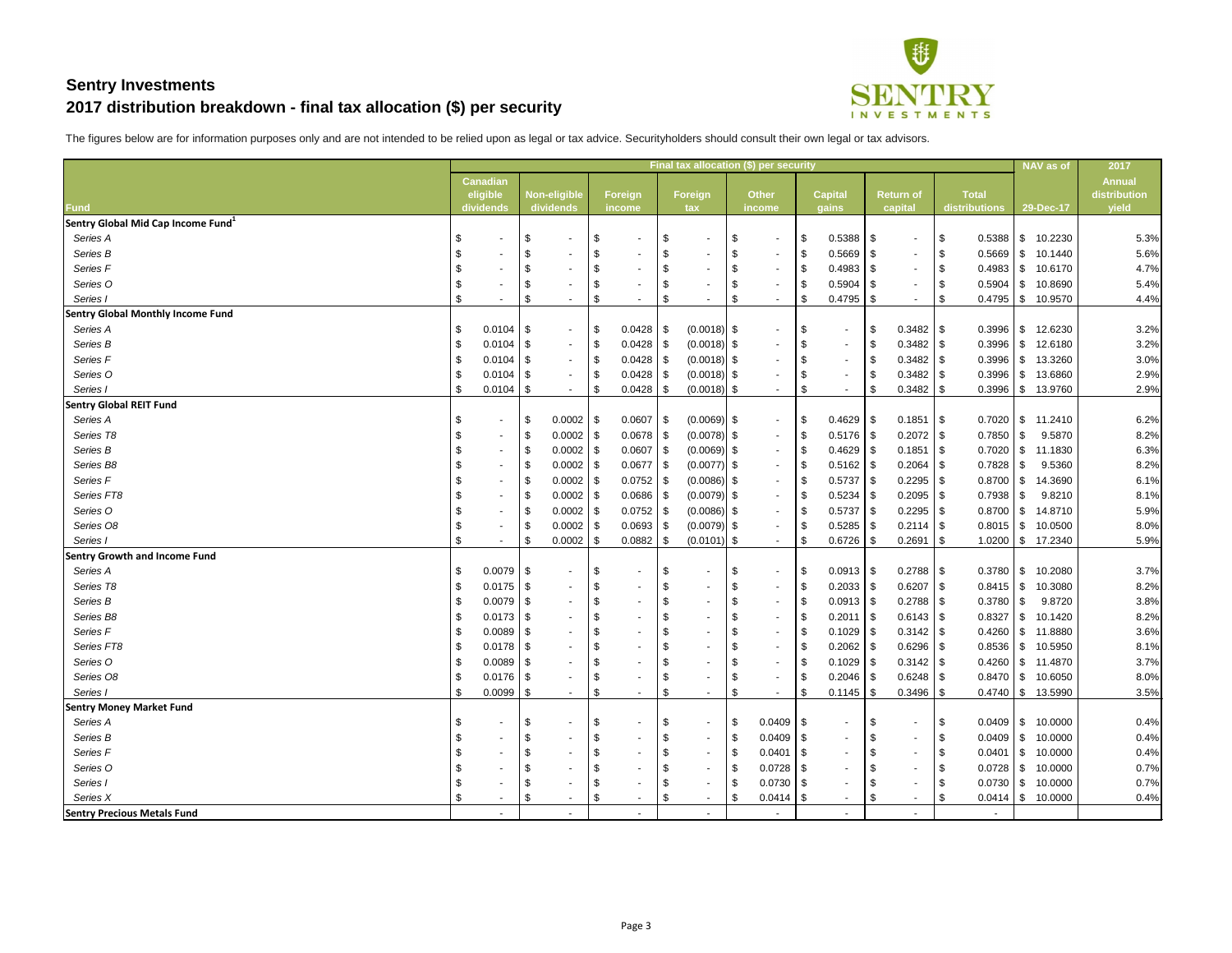

The figures below are for information purposes only and are not intended to be relied upon as legal or tax advice. Securityholders should consult their own legal or tax advisors.

|                                                         | Final tax allocation (\$) per security |                       |      |                                  |      |                          |           |                |     |                        |                           |                         |      | NAV as of                   | 2017 |                               |                |                     |                       |
|---------------------------------------------------------|----------------------------------------|-----------------------|------|----------------------------------|------|--------------------------|-----------|----------------|-----|------------------------|---------------------------|-------------------------|------|-----------------------------|------|-------------------------------|----------------|---------------------|-----------------------|
|                                                         |                                        | <b>Canadian</b>       |      |                                  |      |                          |           |                |     |                        |                           |                         |      |                             |      |                               |                |                     | <b>Annual</b>         |
| <b>Fund</b>                                             |                                        | eligible<br>dividends |      | <b>Non-eligible</b><br>dividends |      | <b>Foreign</b><br>income |           | Foreign<br>tax |     | <b>Other</b><br>income |                           | <b>Capital</b><br>gains |      | <b>Return of</b><br>capital |      | <b>Total</b><br>distributions |                | 29-Dec-17           | distribution<br>yield |
| <b>Sentry Small/Mid Cap Income Fund</b>                 |                                        |                       |      |                                  |      |                          |           |                |     |                        |                           |                         |      |                             |      |                               |                |                     |                       |
| Series A                                                | \$                                     |                       | -\$  | $\sim$                           | -\$  |                          | \$        |                | \$  | $\sim$                 | \$                        | 0.2903                  | -\$  | $0.3097$ \$                 |      | $0.6000$ \ \$                 |                | 24.0700             | 2.5%                  |
| Series B                                                |                                        |                       | -\$  |                                  |      |                          | \$        |                | -\$ | $\sim$                 | \$                        | 0.2903                  | -\$  | $0.3097$ \$                 |      | $0.6000$ \$                   |                | 23.9350             | 2.5%                  |
| Series <sub>F</sub>                                     |                                        |                       |      |                                  |      |                          | \$        |                | \$  |                        | \$                        | 0.2903                  | -\$  | $0.3097$ \$                 |      | $0.6000$ \ \$                 |                | 28.8390             | 2.1%                  |
| Series U                                                |                                        |                       |      |                                  |      |                          | \$        |                |     |                        | \$                        | 0.1208                  | - \$ |                             |      | $0.2496$ \ \ \$               |                | 13.0150             | 1.9%                  |
| Series O                                                |                                        |                       |      |                                  |      |                          | \$        |                | \$  |                        | \$                        | 0.2903                  | - \$ | $0.3097$ \$                 |      | $0.6000$ \$                   |                | 29.8110             | 2.0%                  |
| Series I                                                |                                        |                       | - \$ | $\sim$                           | \$   | $\sim$                   | \$        |                | \$  |                        | $\boldsymbol{\mathsf{S}}$ | 0.2903                  | -\$  | $0.3097$ \$                 |      | $0.6000$ \$                   |                | 32.3250             | 1.9%                  |
| <b>Sentry U.S. Growth and Income Fund</b>               |                                        |                       |      |                                  |      |                          |           |                |     |                        |                           |                         |      |                             |      |                               |                |                     |                       |
| Series A (Cdn.\$)                                       |                                        |                       | - \$ | $\sim$                           |      |                          | \$        |                | -\$ |                        | \$                        |                         | - \$ | $0.6000$ \$                 |      | $0.6000$ \ \$                 |                | 21.2640             | 2.8%                  |
| Series B (Cdn.\$)                                       |                                        |                       | - \$ |                                  |      |                          | \$        |                | \$  |                        | \$                        | $\sim$                  | - \$ | $0.6000$ \$                 |      | $0.6000$ \$                   |                | 21.1300             | 2.8%                  |
| Series F (Cdn.\$)                                       |                                        |                       |      | $\sim$                           |      |                          | \$        |                |     |                        | $\sqrt[6]{\frac{1}{2}}$   | $\sim$                  | - \$ | $0.6360$ \ \$               |      | $0.6360$ \$                   |                | 23.2940             | 2.7%                  |
| Series U (Cdn.\$)                                       |                                        |                       |      |                                  |      |                          | \$        |                | \$  |                        | \$                        |                         | - \$ | $0.3000$ \ \$               |      | $0.3000$ \ \$                 |                | 12.1310             | 2.5%                  |
| Series O (Cdn.\$)                                       |                                        |                       |      | $\sim$                           |      |                          | \$        |                |     |                        | \$                        | $\sim$                  | - \$ | $0.6360$ \ \$               |      | 0.6360                        | <b>S</b>       | 24.0320             | 2.6%                  |
| Series I (Cdn.\$)                                       |                                        |                       | -\$  | $\sim$                           |      |                          | \$        |                | \$  |                        | \$                        | $\sim$                  | - \$ | $0.6720$ \$                 |      | $0.6720$ \$                   |                | 25.2550             | 2.7%                  |
| Series A (U.S.\$)                                       |                                        |                       |      |                                  |      |                          | \$        |                | -\$ |                        | \$                        |                         | - \$ | $0.4621$ \$                 |      | 0.4621                        | \$             | 16.9590             | 2.7%                  |
| Series B (U.S.\$)                                       |                                        |                       | -\$  | $\sim$                           |      |                          | \$        |                | \$  |                        | \$                        | $\sim$                  | - \$ | 0.4621                      | 1 S  | 0.4621                        | \$             | 16.8520             | 2.7%                  |
| Series F (U.S.\$)                                       |                                        |                       |      |                                  |      |                          | \$        |                | -\$ |                        | \$                        |                         | - \$ | $0.4898$ \$                 |      | $0.4898$ \ \ \$               |                | 18.5780             | 2.6%                  |
| Series O (U.S.\$)                                       |                                        |                       | -\$  | $\sim$                           | - \$ |                          | \$        |                | \$  |                        | \$                        | $\sim$                  | - \$ | $0.4898$ \$                 |      | $0.4898$ \ \ \$               |                | 19.1670             | 2.6%                  |
| Series I (U.S.\$)                                       |                                        |                       |      |                                  | - \$ | $\sim$                   | \$        |                | S   |                        | $\sqrt[6]{3}$             |                         | - \$ | $0.5175$ \\$                |      |                               |                | $0.5175$ \$ 20.1420 | 2.6%                  |
| <b>Sentry U.S. Monthly Income Fund</b>                  |                                        |                       |      |                                  |      |                          |           |                |     |                        |                           |                         |      |                             |      |                               |                |                     |                       |
| Series A (Cdn.\$)                                       |                                        | $0.0087$ \$           |      | $\sim$                           | - \$ | 0.0164                   | <b>\$</b> | $(0.0011)$ \$  |     | $\sim$                 | $\sqrt[6]{\frac{1}{2}}$   |                         | - \$ | $0.4260$ \$                 |      | $0.4500$ \ \$                 |                | 14.5970             | 3.1%                  |
| Series B (Cdn.\$)                                       |                                        | $0.0087$ \$           |      | $\sim$                           | l \$ | $0.0164$ \ \ \$          |           | $(0.0011)$ \$  |     |                        | \$                        | $\sim$                  | \$   | $0.4260$ \ \$               |      | 0.4500                        | $\sqrt{3}$     | 14.5930             | 3.1%                  |
| Series F (Cdn.\$)                                       |                                        | $0.0087$ \$           |      | $\sim$                           | - \$ | 0.0164                   | - \$      | $(0.0011)$ \$  |     |                        | \$.                       | $\sim$                  | -\$  | $0.4260$ \ \$               |      | $0.4500$ \$                   |                | 15.4660             | 2.9%                  |
| Series O (Cdn.\$)                                       |                                        | $0.0087$ \$           |      | $\sim$                           | l \$ | 0.0164                   | \$        | $(0.0011)$ \$  |     |                        |                           |                         | \$   | $0.4260$ \$                 |      | $0.4500$ \$                   |                | 15.8770             | 2.8%                  |
| Series I (Cdn.\$)                                       |                                        | $0.0087$ \$           |      | $\sim$                           |      | 0.0164                   | l \$      | $(0.0011)$ \$  |     |                        |                           | $\sim$                  | - \$ | $0.4260$ \ \$               |      | 0.4500                        | l \$           | 16.2910             | 2.8%                  |
| Series A (U.S.\$)                                       |                                        | $0.0067$ \$           |      | $\sim$                           | - \$ | 0.0126                   | S.        | $(0.0008)$ \$  |     |                        | \$                        |                         | - \$ | 0.3281                      | 1 S  | $0.3466$ \ \ \$               |                | 11.6420             | 3.0%                  |
| Series B (U.S.\$)                                       |                                        | $0.0067 \mid$ \$      |      |                                  |      | $0.0126$   \$            |           | $(0.0008)$ \$  |     |                        |                           |                         |      | $0.3281 \, \vert \, \$      |      | $0.3466$ \$                   |                | 11.6390             | 3.0%                  |
| Series F (U.S.\$)                                       |                                        | $0.0067$ \$           |      | $\sim$                           | \$   |                          |           | $(0.0008)$ \$  |     |                        |                           |                         | - \$ |                             |      | $0.3466$ \$                   |                | 12.3350             | 2.8%                  |
| Series O (U.S.\$)                                       |                                        | $0.0067$ \$           |      | $\sim$                           | l Si |                          |           | $(0.0008)$ \$  |     |                        |                           | $\sim$                  | - \$ |                             |      | $0.3466$ \$                   |                | 12.6630             | 2.7%                  |
| Series I (U.S.\$)                                       | - \$                                   | $0.0067$ \$           |      | $\sim$                           | - \$ |                          |           | $(0.0008)$ \$  |     |                        | \$                        |                         | -\$  |                             |      | $0.3466$ \$                   |                | 12.9930             | 2.7%                  |
| <b>Sentry Canadian Fixed Income Private Pool</b>        |                                        |                       |      |                                  |      |                          |           |                |     |                        |                           |                         |      |                             |      |                               |                |                     |                       |
| Series A                                                | \$                                     |                       | - \$ | $\sim$                           | - \$ | $0.0754$ \ \ \$          |           | $(0.0018)$ \$  |     | $0.1763$ \ \$          |                           | 0.0199                  | -\$  | $0.0302$ \$                 |      | $0.3000$   \$                 |                | 9.6040              | 3.1%                  |
| Series F                                                |                                        |                       | - \$ | $\sim$                           | l \$ | 0.0754                   | l \$      | $(0.0018)$ \$  |     | $0.1763$ \$            |                           | 0.0199                  | - \$ | $0.0302$ \$                 |      | $0.3000$ \ \$                 |                | 9.6820              | 3.1%                  |
| Series O                                                |                                        |                       | -\$  | $\sim$                           | - \$ |                          |           | $(0.0018)$ \$  |     | $0.1763$ \$            |                           | $0.0199$ \$             |      | $0.0302$ \$                 |      | $0.3000$ \ \$                 |                | 9.7630              | 3.1%                  |
| Series S                                                | \$                                     | $\sim$                | - \$ | $\sim$                           | - \$ | $0.0754$ \\$             |           | $(0.0018)$ \$  |     | $0.1763$ \$            |                           | 0.0199                  | - \$ | $0.0302$   \$               |      | $0.3000$ \$                   |                | 10.0140             | 3.0%                  |
| <b>Sentry Global Tactical Fixed Income Private Pool</b> |                                        |                       |      |                                  |      |                          |           |                |     |                        |                           |                         |      |                             |      |                               |                |                     |                       |
| Series A                                                | \$                                     |                       | -\$  | $\sim$                           | l \$ | 0.2622                   | IS.       | $(0.0020)$ \$  |     | $0.0229$ \$            |                           | 0.1139                  | - \$ |                             |      | 0.5004                        | $\overline{5}$ | 9.7940              | 5.1%                  |
| Series F                                                | $\boldsymbol{\mathsf{\$}}$             |                       | \$   | $\sim$                           | l \$ | 0.2622                   | \$        | $(0.0020)$ \$  |     | $0.0229$ \$            |                           | $0.1139$ \$             |      | $0.1034$ \\$                |      | $0.5004$ \ \$                 |                | 9.8680              | 5.1%                  |
| Series O                                                | $\boldsymbol{\mathsf{S}}$              |                       | \$   |                                  | -\$  | $0.2622$ \$              |           | $(0.0020)$ \$  |     | $0.0229$ \$            |                           | $0.1139$ \$             |      | $0.1034$ \\$                |      | $0.5004$ \ \ \$               |                | 9.9790              | 5.0%                  |

*1 Including 2017 year-end special distribution. See News Release at www.sentry.ca for more detail.*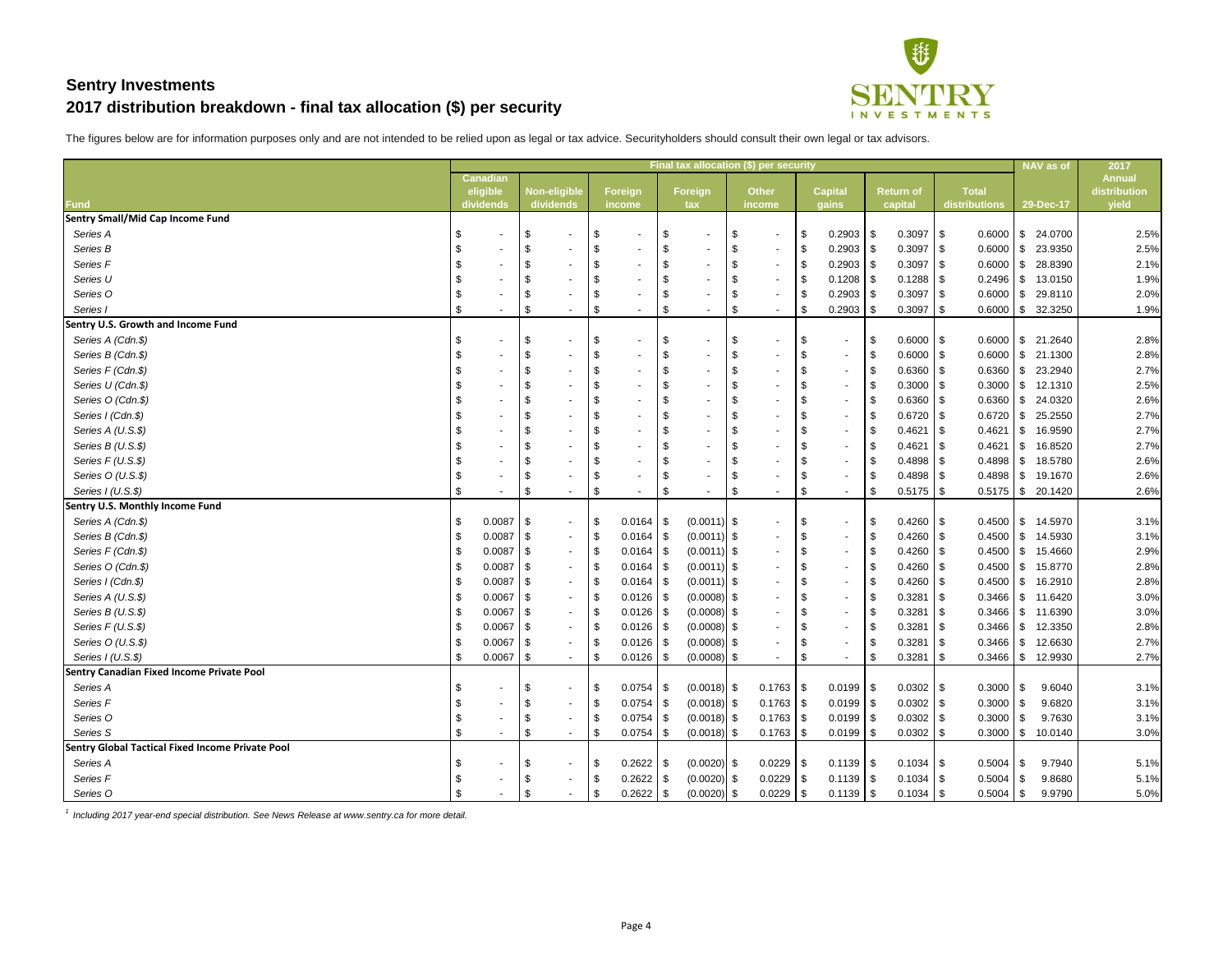

The figures below are for information purposes only and are not intended to be relied upon as legal or tax advice. Securityholders should consult their own legal or tax advisors.

**Unit trusts**

| Final tax allocation (\$) per security<br>2017<br><b>NAV</b> as of<br><b>Annual</b><br><b>Canadian</b><br><b>Capital</b><br><b>Total</b><br>eligible<br><b>Non-eligible</b><br><b>Foreign</b><br>Foreign<br><b>Other</b><br><b>Return of</b><br>distribution<br><b>Fund</b><br>yield<br>dividends<br>dividends<br>distributions<br>29-Dec-17<br>income<br>capital<br>tax<br>income<br>gains<br>Sentry Canadian Core Fixed Income Private Trust $^1$<br>$0.2120$ \$<br>\$<br>$0.0849$ \\$<br>$(0.0014)$ \$<br>0.2955<br>l \$<br>9.8910<br>Series I<br>-\$<br>l \$<br>-\$<br>$\sim$<br>Series <sub>Z</sub><br>$\sqrt[6]{\frac{1}{2}}$<br>$(0.0014)$ \$<br>$0.2122$ \$<br>9.7010<br>\$<br>l \$<br>$0.0850$ \ \$<br>\$<br>$0.2958$ \ \ \$<br>-\$<br>$\sim$<br>$\sim$<br>$\sim$<br>$\sim$<br>Sentry Canadian Equity Income Private Trust <sup>1</sup><br>$0.2651$ \$<br>10.9900<br>\$<br>0.0001<br>$0.0303$ \ \ \$<br>\$<br>$0.1673$ \$<br>Series I<br>$\sqrt{3}$<br>-\$<br>l \$<br>$\sim$<br>$\sim$<br>Series <sub>Z</sub><br>$\boldsymbol{\mathsf{S}}$<br>0.2725<br>0.0001<br>$\sqrt{3}$<br>$0.0311$ \\$<br>\$<br>$0.1953$ \$<br>$0.4990$ \ \$ 11.5970<br>\$<br>\$<br>$\sim$<br>$\sim$<br>$\sim$<br>Sentry Energy Private Trust <sup>1</sup><br>$0.2251$ \$<br>\$<br>\$<br>0.2251<br>8.6080<br>Series I<br>-\$<br>-\$<br>l \$<br>$\sim$<br>$\sim$<br>$\sim$<br>$\frac{1}{2}$<br>Series <sub>Z</sub><br>\$<br>\$<br>$\sqrt{3}$<br>\$<br>0.3158<br>8.7920<br>l \$<br>$\sim$<br>$\sim$<br>$\sim$<br>Sentry Global Core Fixed Income Private Trust $^1$<br>Series Z<br>$\frac{1}{2}$<br>$(0.0022)$ \$<br>$0.0434$ \ \ \$<br>9.7630<br>\$<br>\$<br>0.1962<br>\$<br>\$<br>\$<br>$\sim$<br>$\sim$<br>$\sim$<br>Sentry Global High Yield Fixed Income Private Trust <sup>1</sup><br>\$<br>9.5900<br>Series I<br>\$<br>$(0.0044)$ \$<br>$0.8268$ \ \ \$<br>l \$<br>l \$<br>$\sim$<br>Series <sub>Z</sub><br>$\boldsymbol{\mathsf{S}}$<br>0.5207<br>$(0.0045)$ \$<br>$0.1619$ \$<br>0.8257<br>10.0500<br>-\$<br>\$<br>  \$<br>- \$<br>$\sim$<br>$\sim$<br>$\sim$<br>Sentry Global Infrastructure Private Trust $^1$<br>Series I<br>0.2225<br>-\$<br>$(0.0281)$ \$<br>\$<br>$0.4201$ \\$<br>$0.7219$ \$ 11.1150<br>l \$<br>$\sim$<br>$\sim$<br>Series <sub>Z</sub><br>0.2266<br>$(0.0286)$ \$<br>\$<br>0.5280<br>\$<br>0.1095<br>-\$<br>-\$<br>\$<br>\$<br>$0.8355$ \ \ \$<br>11.4810<br>$\sim$<br>$0.3337$ \ \ \$<br>$(0.0395)$ \$<br>Series I<br>\$<br>$0.0115$ \$<br>\$<br>$0.3315$ \$<br>10.3310<br>  \$<br>$\blacksquare$<br>$\sim$<br>$\sim$<br>\$<br>Series <sub>Z</sub><br>0.3226<br>$(0.0382)$ \$<br>0.0765<br>$0.3720$ \$<br>10.0660<br>$0.0111$   \$<br>l \$<br>\$<br>-\$<br>$\sim$<br>$\sim$<br>$\sim$<br>$\boldsymbol{\mathsf{S}}$<br>$(0.0266)$ \$<br>$\sqrt{3}$<br>Series I<br>$0.2065$ \ \ \$<br>$0.9581$ \$<br>$1.1380$ \ \$ 11.1020<br>-\$<br>  \$<br>$\overline{\phantom{a}}$<br>\$<br>\$<br>$\sqrt{3}$<br>$\sqrt[6]{3}$<br>1.0368<br>Series <sub>Z</sub><br>$0.1943$ \\$<br>$(0.0250)$ \$<br>-\$<br>1.2061<br>$\frac{1}{2}$ 11.4310<br>-\$<br>$\sim$<br>$\sim$<br>\$<br>$0.0087$ \$<br>\$<br>$\sqrt[6]{3}$<br>Series I<br>$\sqrt{3}$<br>\$<br>9.8160<br>\$<br>- \$<br>$\sim$<br>$\sim$<br>$0.0101$ \\$<br>$\$\$<br>$\sqrt[6]{3}$<br>Series Z<br>$\sqrt{3}$<br>$\boldsymbol{\mathsf{\$}}$<br>0.0101<br>$\vert \$$<br>8.0600<br>\$<br>\$<br>\$<br>$\blacksquare$<br>Series Z<br>$\frac{1}{2}$<br>$\sqrt{3}$<br>\$<br>$0.2446$ \ \ \$<br>9.3280<br>\$<br>\$<br>$\sqrt{ }$<br>$\sim$<br>$\sim$<br>Series Z<br>\$<br>$\sqrt{3}$<br>\$<br>$0.2621$ \$<br>0.2621<br>$1$ \$<br>9.3530<br>\$<br>\$<br>\$<br>-\$<br>$\sim$<br>$\sim$<br>$\sim$<br>$0.2457$ \ \ \$<br>Series Z<br>\$<br>9.3560<br>\$<br>$\sqrt{3}$<br>\$<br>$\sqrt{3}$<br>\$<br>$\sim$<br>$\sim$<br>$\sim$<br>$\sim$<br>$0.0106$ \$<br>$0.1001$ \\$<br>$(0.0136)$ \$<br>$0.2862$ \$<br>10.7940<br>Series I<br>\$<br>$\sqrt{3}$<br>\$<br>$0.3833$ \ \ \$<br>$\blacksquare$<br>Series Z<br>$0.1040$ \ \$<br>$(0.0141)$ \$<br>$\boldsymbol{\mathsf{S}}$<br>$0.0110$ \$<br>\$<br>$0.3539$ \$<br>$0.4548$ \ \$ 12.3350<br>-\$ | Tax year-end: December 31, 2017                               |  |  |  |  |  |  |  |  |  |  |
|-------------------------------------------------------------------------------------------------------------------------------------------------------------------------------------------------------------------------------------------------------------------------------------------------------------------------------------------------------------------------------------------------------------------------------------------------------------------------------------------------------------------------------------------------------------------------------------------------------------------------------------------------------------------------------------------------------------------------------------------------------------------------------------------------------------------------------------------------------------------------------------------------------------------------------------------------------------------------------------------------------------------------------------------------------------------------------------------------------------------------------------------------------------------------------------------------------------------------------------------------------------------------------------------------------------------------------------------------------------------------------------------------------------------------------------------------------------------------------------------------------------------------------------------------------------------------------------------------------------------------------------------------------------------------------------------------------------------------------------------------------------------------------------------------------------------------------------------------------------------------------------------------------------------------------------------------------------------------------------------------------------------------------------------------------------------------------------------------------------------------------------------------------------------------------------------------------------------------------------------------------------------------------------------------------------------------------------------------------------------------------------------------------------------------------------------------------------------------------------------------------------------------------------------------------------------------------------------------------------------------------------------------------------------------------------------------------------------------------------------------------------------------------------------------------------------------------------------------------------------------------------------------------------------------------------------------------------------------------------------------------------------------------------------------------------------------------------------------------------------------------------------------------------------------------------------------------------------------------------------------------------------------------------------------------------------------------------------------------------------------------------------------------------------------------------------------------------------------------------------------------------------------------------------------------------------------------------------------------------------------------------------------------------------------------------------------------------------------------------------------------------------------------------------------------------------------------------------------------------------------------------------------------------------------------------------------------------------------------------------------------------------------------------------------------------------------------------|---------------------------------------------------------------|--|--|--|--|--|--|--|--|--|--|
|                                                                                                                                                                                                                                                                                                                                                                                                                                                                                                                                                                                                                                                                                                                                                                                                                                                                                                                                                                                                                                                                                                                                                                                                                                                                                                                                                                                                                                                                                                                                                                                                                                                                                                                                                                                                                                                                                                                                                                                                                                                                                                                                                                                                                                                                                                                                                                                                                                                                                                                                                                                                                                                                                                                                                                                                                                                                                                                                                                                                                                                                                                                                                                                                                                                                                                                                                                                                                                                                                                                                                                                                                                                                                                                                                                                                                                                                                                                                                                                                                                                                                     |                                                               |  |  |  |  |  |  |  |  |  |  |
|                                                                                                                                                                                                                                                                                                                                                                                                                                                                                                                                                                                                                                                                                                                                                                                                                                                                                                                                                                                                                                                                                                                                                                                                                                                                                                                                                                                                                                                                                                                                                                                                                                                                                                                                                                                                                                                                                                                                                                                                                                                                                                                                                                                                                                                                                                                                                                                                                                                                                                                                                                                                                                                                                                                                                                                                                                                                                                                                                                                                                                                                                                                                                                                                                                                                                                                                                                                                                                                                                                                                                                                                                                                                                                                                                                                                                                                                                                                                                                                                                                                                                     |                                                               |  |  |  |  |  |  |  |  |  |  |
| 3.0%<br>3.0%<br>4.2%<br>4.3%<br>2.6%<br>3.6%<br>2.4%<br>8.6%<br>8.2%<br>6.5%<br>7.3%<br>3.2%<br>3.7%<br>10.3%<br>10.6%<br>0.1%<br>0.1%<br>2.6%<br>2.8%<br>2.6%<br>3.6%<br>3.7%                                                                                                                                                                                                                                                                                                                                                                                                                                                                                                                                                                                                                                                                                                                                                                                                                                                                                                                                                                                                                                                                                                                                                                                                                                                                                                                                                                                                                                                                                                                                                                                                                                                                                                                                                                                                                                                                                                                                                                                                                                                                                                                                                                                                                                                                                                                                                                                                                                                                                                                                                                                                                                                                                                                                                                                                                                                                                                                                                                                                                                                                                                                                                                                                                                                                                                                                                                                                                                                                                                                                                                                                                                                                                                                                                                                                                                                                                                      |                                                               |  |  |  |  |  |  |  |  |  |  |
|                                                                                                                                                                                                                                                                                                                                                                                                                                                                                                                                                                                                                                                                                                                                                                                                                                                                                                                                                                                                                                                                                                                                                                                                                                                                                                                                                                                                                                                                                                                                                                                                                                                                                                                                                                                                                                                                                                                                                                                                                                                                                                                                                                                                                                                                                                                                                                                                                                                                                                                                                                                                                                                                                                                                                                                                                                                                                                                                                                                                                                                                                                                                                                                                                                                                                                                                                                                                                                                                                                                                                                                                                                                                                                                                                                                                                                                                                                                                                                                                                                                                                     |                                                               |  |  |  |  |  |  |  |  |  |  |
|                                                                                                                                                                                                                                                                                                                                                                                                                                                                                                                                                                                                                                                                                                                                                                                                                                                                                                                                                                                                                                                                                                                                                                                                                                                                                                                                                                                                                                                                                                                                                                                                                                                                                                                                                                                                                                                                                                                                                                                                                                                                                                                                                                                                                                                                                                                                                                                                                                                                                                                                                                                                                                                                                                                                                                                                                                                                                                                                                                                                                                                                                                                                                                                                                                                                                                                                                                                                                                                                                                                                                                                                                                                                                                                                                                                                                                                                                                                                                                                                                                                                                     |                                                               |  |  |  |  |  |  |  |  |  |  |
|                                                                                                                                                                                                                                                                                                                                                                                                                                                                                                                                                                                                                                                                                                                                                                                                                                                                                                                                                                                                                                                                                                                                                                                                                                                                                                                                                                                                                                                                                                                                                                                                                                                                                                                                                                                                                                                                                                                                                                                                                                                                                                                                                                                                                                                                                                                                                                                                                                                                                                                                                                                                                                                                                                                                                                                                                                                                                                                                                                                                                                                                                                                                                                                                                                                                                                                                                                                                                                                                                                                                                                                                                                                                                                                                                                                                                                                                                                                                                                                                                                                                                     |                                                               |  |  |  |  |  |  |  |  |  |  |
|                                                                                                                                                                                                                                                                                                                                                                                                                                                                                                                                                                                                                                                                                                                                                                                                                                                                                                                                                                                                                                                                                                                                                                                                                                                                                                                                                                                                                                                                                                                                                                                                                                                                                                                                                                                                                                                                                                                                                                                                                                                                                                                                                                                                                                                                                                                                                                                                                                                                                                                                                                                                                                                                                                                                                                                                                                                                                                                                                                                                                                                                                                                                                                                                                                                                                                                                                                                                                                                                                                                                                                                                                                                                                                                                                                                                                                                                                                                                                                                                                                                                                     |                                                               |  |  |  |  |  |  |  |  |  |  |
|                                                                                                                                                                                                                                                                                                                                                                                                                                                                                                                                                                                                                                                                                                                                                                                                                                                                                                                                                                                                                                                                                                                                                                                                                                                                                                                                                                                                                                                                                                                                                                                                                                                                                                                                                                                                                                                                                                                                                                                                                                                                                                                                                                                                                                                                                                                                                                                                                                                                                                                                                                                                                                                                                                                                                                                                                                                                                                                                                                                                                                                                                                                                                                                                                                                                                                                                                                                                                                                                                                                                                                                                                                                                                                                                                                                                                                                                                                                                                                                                                                                                                     |                                                               |  |  |  |  |  |  |  |  |  |  |
|                                                                                                                                                                                                                                                                                                                                                                                                                                                                                                                                                                                                                                                                                                                                                                                                                                                                                                                                                                                                                                                                                                                                                                                                                                                                                                                                                                                                                                                                                                                                                                                                                                                                                                                                                                                                                                                                                                                                                                                                                                                                                                                                                                                                                                                                                                                                                                                                                                                                                                                                                                                                                                                                                                                                                                                                                                                                                                                                                                                                                                                                                                                                                                                                                                                                                                                                                                                                                                                                                                                                                                                                                                                                                                                                                                                                                                                                                                                                                                                                                                                                                     |                                                               |  |  |  |  |  |  |  |  |  |  |
|                                                                                                                                                                                                                                                                                                                                                                                                                                                                                                                                                                                                                                                                                                                                                                                                                                                                                                                                                                                                                                                                                                                                                                                                                                                                                                                                                                                                                                                                                                                                                                                                                                                                                                                                                                                                                                                                                                                                                                                                                                                                                                                                                                                                                                                                                                                                                                                                                                                                                                                                                                                                                                                                                                                                                                                                                                                                                                                                                                                                                                                                                                                                                                                                                                                                                                                                                                                                                                                                                                                                                                                                                                                                                                                                                                                                                                                                                                                                                                                                                                                                                     |                                                               |  |  |  |  |  |  |  |  |  |  |
|                                                                                                                                                                                                                                                                                                                                                                                                                                                                                                                                                                                                                                                                                                                                                                                                                                                                                                                                                                                                                                                                                                                                                                                                                                                                                                                                                                                                                                                                                                                                                                                                                                                                                                                                                                                                                                                                                                                                                                                                                                                                                                                                                                                                                                                                                                                                                                                                                                                                                                                                                                                                                                                                                                                                                                                                                                                                                                                                                                                                                                                                                                                                                                                                                                                                                                                                                                                                                                                                                                                                                                                                                                                                                                                                                                                                                                                                                                                                                                                                                                                                                     |                                                               |  |  |  |  |  |  |  |  |  |  |
|                                                                                                                                                                                                                                                                                                                                                                                                                                                                                                                                                                                                                                                                                                                                                                                                                                                                                                                                                                                                                                                                                                                                                                                                                                                                                                                                                                                                                                                                                                                                                                                                                                                                                                                                                                                                                                                                                                                                                                                                                                                                                                                                                                                                                                                                                                                                                                                                                                                                                                                                                                                                                                                                                                                                                                                                                                                                                                                                                                                                                                                                                                                                                                                                                                                                                                                                                                                                                                                                                                                                                                                                                                                                                                                                                                                                                                                                                                                                                                                                                                                                                     |                                                               |  |  |  |  |  |  |  |  |  |  |
|                                                                                                                                                                                                                                                                                                                                                                                                                                                                                                                                                                                                                                                                                                                                                                                                                                                                                                                                                                                                                                                                                                                                                                                                                                                                                                                                                                                                                                                                                                                                                                                                                                                                                                                                                                                                                                                                                                                                                                                                                                                                                                                                                                                                                                                                                                                                                                                                                                                                                                                                                                                                                                                                                                                                                                                                                                                                                                                                                                                                                                                                                                                                                                                                                                                                                                                                                                                                                                                                                                                                                                                                                                                                                                                                                                                                                                                                                                                                                                                                                                                                                     |                                                               |  |  |  |  |  |  |  |  |  |  |
|                                                                                                                                                                                                                                                                                                                                                                                                                                                                                                                                                                                                                                                                                                                                                                                                                                                                                                                                                                                                                                                                                                                                                                                                                                                                                                                                                                                                                                                                                                                                                                                                                                                                                                                                                                                                                                                                                                                                                                                                                                                                                                                                                                                                                                                                                                                                                                                                                                                                                                                                                                                                                                                                                                                                                                                                                                                                                                                                                                                                                                                                                                                                                                                                                                                                                                                                                                                                                                                                                                                                                                                                                                                                                                                                                                                                                                                                                                                                                                                                                                                                                     |                                                               |  |  |  |  |  |  |  |  |  |  |
|                                                                                                                                                                                                                                                                                                                                                                                                                                                                                                                                                                                                                                                                                                                                                                                                                                                                                                                                                                                                                                                                                                                                                                                                                                                                                                                                                                                                                                                                                                                                                                                                                                                                                                                                                                                                                                                                                                                                                                                                                                                                                                                                                                                                                                                                                                                                                                                                                                                                                                                                                                                                                                                                                                                                                                                                                                                                                                                                                                                                                                                                                                                                                                                                                                                                                                                                                                                                                                                                                                                                                                                                                                                                                                                                                                                                                                                                                                                                                                                                                                                                                     |                                                               |  |  |  |  |  |  |  |  |  |  |
|                                                                                                                                                                                                                                                                                                                                                                                                                                                                                                                                                                                                                                                                                                                                                                                                                                                                                                                                                                                                                                                                                                                                                                                                                                                                                                                                                                                                                                                                                                                                                                                                                                                                                                                                                                                                                                                                                                                                                                                                                                                                                                                                                                                                                                                                                                                                                                                                                                                                                                                                                                                                                                                                                                                                                                                                                                                                                                                                                                                                                                                                                                                                                                                                                                                                                                                                                                                                                                                                                                                                                                                                                                                                                                                                                                                                                                                                                                                                                                                                                                                                                     |                                                               |  |  |  |  |  |  |  |  |  |  |
|                                                                                                                                                                                                                                                                                                                                                                                                                                                                                                                                                                                                                                                                                                                                                                                                                                                                                                                                                                                                                                                                                                                                                                                                                                                                                                                                                                                                                                                                                                                                                                                                                                                                                                                                                                                                                                                                                                                                                                                                                                                                                                                                                                                                                                                                                                                                                                                                                                                                                                                                                                                                                                                                                                                                                                                                                                                                                                                                                                                                                                                                                                                                                                                                                                                                                                                                                                                                                                                                                                                                                                                                                                                                                                                                                                                                                                                                                                                                                                                                                                                                                     |                                                               |  |  |  |  |  |  |  |  |  |  |
|                                                                                                                                                                                                                                                                                                                                                                                                                                                                                                                                                                                                                                                                                                                                                                                                                                                                                                                                                                                                                                                                                                                                                                                                                                                                                                                                                                                                                                                                                                                                                                                                                                                                                                                                                                                                                                                                                                                                                                                                                                                                                                                                                                                                                                                                                                                                                                                                                                                                                                                                                                                                                                                                                                                                                                                                                                                                                                                                                                                                                                                                                                                                                                                                                                                                                                                                                                                                                                                                                                                                                                                                                                                                                                                                                                                                                                                                                                                                                                                                                                                                                     |                                                               |  |  |  |  |  |  |  |  |  |  |
|                                                                                                                                                                                                                                                                                                                                                                                                                                                                                                                                                                                                                                                                                                                                                                                                                                                                                                                                                                                                                                                                                                                                                                                                                                                                                                                                                                                                                                                                                                                                                                                                                                                                                                                                                                                                                                                                                                                                                                                                                                                                                                                                                                                                                                                                                                                                                                                                                                                                                                                                                                                                                                                                                                                                                                                                                                                                                                                                                                                                                                                                                                                                                                                                                                                                                                                                                                                                                                                                                                                                                                                                                                                                                                                                                                                                                                                                                                                                                                                                                                                                                     |                                                               |  |  |  |  |  |  |  |  |  |  |
|                                                                                                                                                                                                                                                                                                                                                                                                                                                                                                                                                                                                                                                                                                                                                                                                                                                                                                                                                                                                                                                                                                                                                                                                                                                                                                                                                                                                                                                                                                                                                                                                                                                                                                                                                                                                                                                                                                                                                                                                                                                                                                                                                                                                                                                                                                                                                                                                                                                                                                                                                                                                                                                                                                                                                                                                                                                                                                                                                                                                                                                                                                                                                                                                                                                                                                                                                                                                                                                                                                                                                                                                                                                                                                                                                                                                                                                                                                                                                                                                                                                                                     |                                                               |  |  |  |  |  |  |  |  |  |  |
|                                                                                                                                                                                                                                                                                                                                                                                                                                                                                                                                                                                                                                                                                                                                                                                                                                                                                                                                                                                                                                                                                                                                                                                                                                                                                                                                                                                                                                                                                                                                                                                                                                                                                                                                                                                                                                                                                                                                                                                                                                                                                                                                                                                                                                                                                                                                                                                                                                                                                                                                                                                                                                                                                                                                                                                                                                                                                                                                                                                                                                                                                                                                                                                                                                                                                                                                                                                                                                                                                                                                                                                                                                                                                                                                                                                                                                                                                                                                                                                                                                                                                     | Sentry Global Real Estate Private Trust <sup>1</sup>          |  |  |  |  |  |  |  |  |  |  |
|                                                                                                                                                                                                                                                                                                                                                                                                                                                                                                                                                                                                                                                                                                                                                                                                                                                                                                                                                                                                                                                                                                                                                                                                                                                                                                                                                                                                                                                                                                                                                                                                                                                                                                                                                                                                                                                                                                                                                                                                                                                                                                                                                                                                                                                                                                                                                                                                                                                                                                                                                                                                                                                                                                                                                                                                                                                                                                                                                                                                                                                                                                                                                                                                                                                                                                                                                                                                                                                                                                                                                                                                                                                                                                                                                                                                                                                                                                                                                                                                                                                                                     |                                                               |  |  |  |  |  |  |  |  |  |  |
|                                                                                                                                                                                                                                                                                                                                                                                                                                                                                                                                                                                                                                                                                                                                                                                                                                                                                                                                                                                                                                                                                                                                                                                                                                                                                                                                                                                                                                                                                                                                                                                                                                                                                                                                                                                                                                                                                                                                                                                                                                                                                                                                                                                                                                                                                                                                                                                                                                                                                                                                                                                                                                                                                                                                                                                                                                                                                                                                                                                                                                                                                                                                                                                                                                                                                                                                                                                                                                                                                                                                                                                                                                                                                                                                                                                                                                                                                                                                                                                                                                                                                     |                                                               |  |  |  |  |  |  |  |  |  |  |
|                                                                                                                                                                                                                                                                                                                                                                                                                                                                                                                                                                                                                                                                                                                                                                                                                                                                                                                                                                                                                                                                                                                                                                                                                                                                                                                                                                                                                                                                                                                                                                                                                                                                                                                                                                                                                                                                                                                                                                                                                                                                                                                                                                                                                                                                                                                                                                                                                                                                                                                                                                                                                                                                                                                                                                                                                                                                                                                                                                                                                                                                                                                                                                                                                                                                                                                                                                                                                                                                                                                                                                                                                                                                                                                                                                                                                                                                                                                                                                                                                                                                                     | Sentry International Equity Income Private Trust <sup>1</sup> |  |  |  |  |  |  |  |  |  |  |
|                                                                                                                                                                                                                                                                                                                                                                                                                                                                                                                                                                                                                                                                                                                                                                                                                                                                                                                                                                                                                                                                                                                                                                                                                                                                                                                                                                                                                                                                                                                                                                                                                                                                                                                                                                                                                                                                                                                                                                                                                                                                                                                                                                                                                                                                                                                                                                                                                                                                                                                                                                                                                                                                                                                                                                                                                                                                                                                                                                                                                                                                                                                                                                                                                                                                                                                                                                                                                                                                                                                                                                                                                                                                                                                                                                                                                                                                                                                                                                                                                                                                                     |                                                               |  |  |  |  |  |  |  |  |  |  |
|                                                                                                                                                                                                                                                                                                                                                                                                                                                                                                                                                                                                                                                                                                                                                                                                                                                                                                                                                                                                                                                                                                                                                                                                                                                                                                                                                                                                                                                                                                                                                                                                                                                                                                                                                                                                                                                                                                                                                                                                                                                                                                                                                                                                                                                                                                                                                                                                                                                                                                                                                                                                                                                                                                                                                                                                                                                                                                                                                                                                                                                                                                                                                                                                                                                                                                                                                                                                                                                                                                                                                                                                                                                                                                                                                                                                                                                                                                                                                                                                                                                                                     |                                                               |  |  |  |  |  |  |  |  |  |  |
|                                                                                                                                                                                                                                                                                                                                                                                                                                                                                                                                                                                                                                                                                                                                                                                                                                                                                                                                                                                                                                                                                                                                                                                                                                                                                                                                                                                                                                                                                                                                                                                                                                                                                                                                                                                                                                                                                                                                                                                                                                                                                                                                                                                                                                                                                                                                                                                                                                                                                                                                                                                                                                                                                                                                                                                                                                                                                                                                                                                                                                                                                                                                                                                                                                                                                                                                                                                                                                                                                                                                                                                                                                                                                                                                                                                                                                                                                                                                                                                                                                                                                     | Sentry Precious Metals Private Trust <sup>1</sup>             |  |  |  |  |  |  |  |  |  |  |
|                                                                                                                                                                                                                                                                                                                                                                                                                                                                                                                                                                                                                                                                                                                                                                                                                                                                                                                                                                                                                                                                                                                                                                                                                                                                                                                                                                                                                                                                                                                                                                                                                                                                                                                                                                                                                                                                                                                                                                                                                                                                                                                                                                                                                                                                                                                                                                                                                                                                                                                                                                                                                                                                                                                                                                                                                                                                                                                                                                                                                                                                                                                                                                                                                                                                                                                                                                                                                                                                                                                                                                                                                                                                                                                                                                                                                                                                                                                                                                                                                                                                                     |                                                               |  |  |  |  |  |  |  |  |  |  |
|                                                                                                                                                                                                                                                                                                                                                                                                                                                                                                                                                                                                                                                                                                                                                                                                                                                                                                                                                                                                                                                                                                                                                                                                                                                                                                                                                                                                                                                                                                                                                                                                                                                                                                                                                                                                                                                                                                                                                                                                                                                                                                                                                                                                                                                                                                                                                                                                                                                                                                                                                                                                                                                                                                                                                                                                                                                                                                                                                                                                                                                                                                                                                                                                                                                                                                                                                                                                                                                                                                                                                                                                                                                                                                                                                                                                                                                                                                                                                                                                                                                                                     |                                                               |  |  |  |  |  |  |  |  |  |  |
|                                                                                                                                                                                                                                                                                                                                                                                                                                                                                                                                                                                                                                                                                                                                                                                                                                                                                                                                                                                                                                                                                                                                                                                                                                                                                                                                                                                                                                                                                                                                                                                                                                                                                                                                                                                                                                                                                                                                                                                                                                                                                                                                                                                                                                                                                                                                                                                                                                                                                                                                                                                                                                                                                                                                                                                                                                                                                                                                                                                                                                                                                                                                                                                                                                                                                                                                                                                                                                                                                                                                                                                                                                                                                                                                                                                                                                                                                                                                                                                                                                                                                     | Sentry Real Long Term Income Trust <sup>1</sup>               |  |  |  |  |  |  |  |  |  |  |
|                                                                                                                                                                                                                                                                                                                                                                                                                                                                                                                                                                                                                                                                                                                                                                                                                                                                                                                                                                                                                                                                                                                                                                                                                                                                                                                                                                                                                                                                                                                                                                                                                                                                                                                                                                                                                                                                                                                                                                                                                                                                                                                                                                                                                                                                                                                                                                                                                                                                                                                                                                                                                                                                                                                                                                                                                                                                                                                                                                                                                                                                                                                                                                                                                                                                                                                                                                                                                                                                                                                                                                                                                                                                                                                                                                                                                                                                                                                                                                                                                                                                                     |                                                               |  |  |  |  |  |  |  |  |  |  |
|                                                                                                                                                                                                                                                                                                                                                                                                                                                                                                                                                                                                                                                                                                                                                                                                                                                                                                                                                                                                                                                                                                                                                                                                                                                                                                                                                                                                                                                                                                                                                                                                                                                                                                                                                                                                                                                                                                                                                                                                                                                                                                                                                                                                                                                                                                                                                                                                                                                                                                                                                                                                                                                                                                                                                                                                                                                                                                                                                                                                                                                                                                                                                                                                                                                                                                                                                                                                                                                                                                                                                                                                                                                                                                                                                                                                                                                                                                                                                                                                                                                                                     | Sentry Real Mid Term Income Trust $^1$                        |  |  |  |  |  |  |  |  |  |  |
|                                                                                                                                                                                                                                                                                                                                                                                                                                                                                                                                                                                                                                                                                                                                                                                                                                                                                                                                                                                                                                                                                                                                                                                                                                                                                                                                                                                                                                                                                                                                                                                                                                                                                                                                                                                                                                                                                                                                                                                                                                                                                                                                                                                                                                                                                                                                                                                                                                                                                                                                                                                                                                                                                                                                                                                                                                                                                                                                                                                                                                                                                                                                                                                                                                                                                                                                                                                                                                                                                                                                                                                                                                                                                                                                                                                                                                                                                                                                                                                                                                                                                     |                                                               |  |  |  |  |  |  |  |  |  |  |
|                                                                                                                                                                                                                                                                                                                                                                                                                                                                                                                                                                                                                                                                                                                                                                                                                                                                                                                                                                                                                                                                                                                                                                                                                                                                                                                                                                                                                                                                                                                                                                                                                                                                                                                                                                                                                                                                                                                                                                                                                                                                                                                                                                                                                                                                                                                                                                                                                                                                                                                                                                                                                                                                                                                                                                                                                                                                                                                                                                                                                                                                                                                                                                                                                                                                                                                                                                                                                                                                                                                                                                                                                                                                                                                                                                                                                                                                                                                                                                                                                                                                                     | Sentry Real Short Term Income Trust <sup>1</sup>              |  |  |  |  |  |  |  |  |  |  |
|                                                                                                                                                                                                                                                                                                                                                                                                                                                                                                                                                                                                                                                                                                                                                                                                                                                                                                                                                                                                                                                                                                                                                                                                                                                                                                                                                                                                                                                                                                                                                                                                                                                                                                                                                                                                                                                                                                                                                                                                                                                                                                                                                                                                                                                                                                                                                                                                                                                                                                                                                                                                                                                                                                                                                                                                                                                                                                                                                                                                                                                                                                                                                                                                                                                                                                                                                                                                                                                                                                                                                                                                                                                                                                                                                                                                                                                                                                                                                                                                                                                                                     |                                                               |  |  |  |  |  |  |  |  |  |  |
|                                                                                                                                                                                                                                                                                                                                                                                                                                                                                                                                                                                                                                                                                                                                                                                                                                                                                                                                                                                                                                                                                                                                                                                                                                                                                                                                                                                                                                                                                                                                                                                                                                                                                                                                                                                                                                                                                                                                                                                                                                                                                                                                                                                                                                                                                                                                                                                                                                                                                                                                                                                                                                                                                                                                                                                                                                                                                                                                                                                                                                                                                                                                                                                                                                                                                                                                                                                                                                                                                                                                                                                                                                                                                                                                                                                                                                                                                                                                                                                                                                                                                     | Sentry U.S. Equity Income Private Trust <sup>1</sup>          |  |  |  |  |  |  |  |  |  |  |
|                                                                                                                                                                                                                                                                                                                                                                                                                                                                                                                                                                                                                                                                                                                                                                                                                                                                                                                                                                                                                                                                                                                                                                                                                                                                                                                                                                                                                                                                                                                                                                                                                                                                                                                                                                                                                                                                                                                                                                                                                                                                                                                                                                                                                                                                                                                                                                                                                                                                                                                                                                                                                                                                                                                                                                                                                                                                                                                                                                                                                                                                                                                                                                                                                                                                                                                                                                                                                                                                                                                                                                                                                                                                                                                                                                                                                                                                                                                                                                                                                                                                                     |                                                               |  |  |  |  |  |  |  |  |  |  |
|                                                                                                                                                                                                                                                                                                                                                                                                                                                                                                                                                                                                                                                                                                                                                                                                                                                                                                                                                                                                                                                                                                                                                                                                                                                                                                                                                                                                                                                                                                                                                                                                                                                                                                                                                                                                                                                                                                                                                                                                                                                                                                                                                                                                                                                                                                                                                                                                                                                                                                                                                                                                                                                                                                                                                                                                                                                                                                                                                                                                                                                                                                                                                                                                                                                                                                                                                                                                                                                                                                                                                                                                                                                                                                                                                                                                                                                                                                                                                                                                                                                                                     |                                                               |  |  |  |  |  |  |  |  |  |  |

*1 Including 2017 annual distribution.*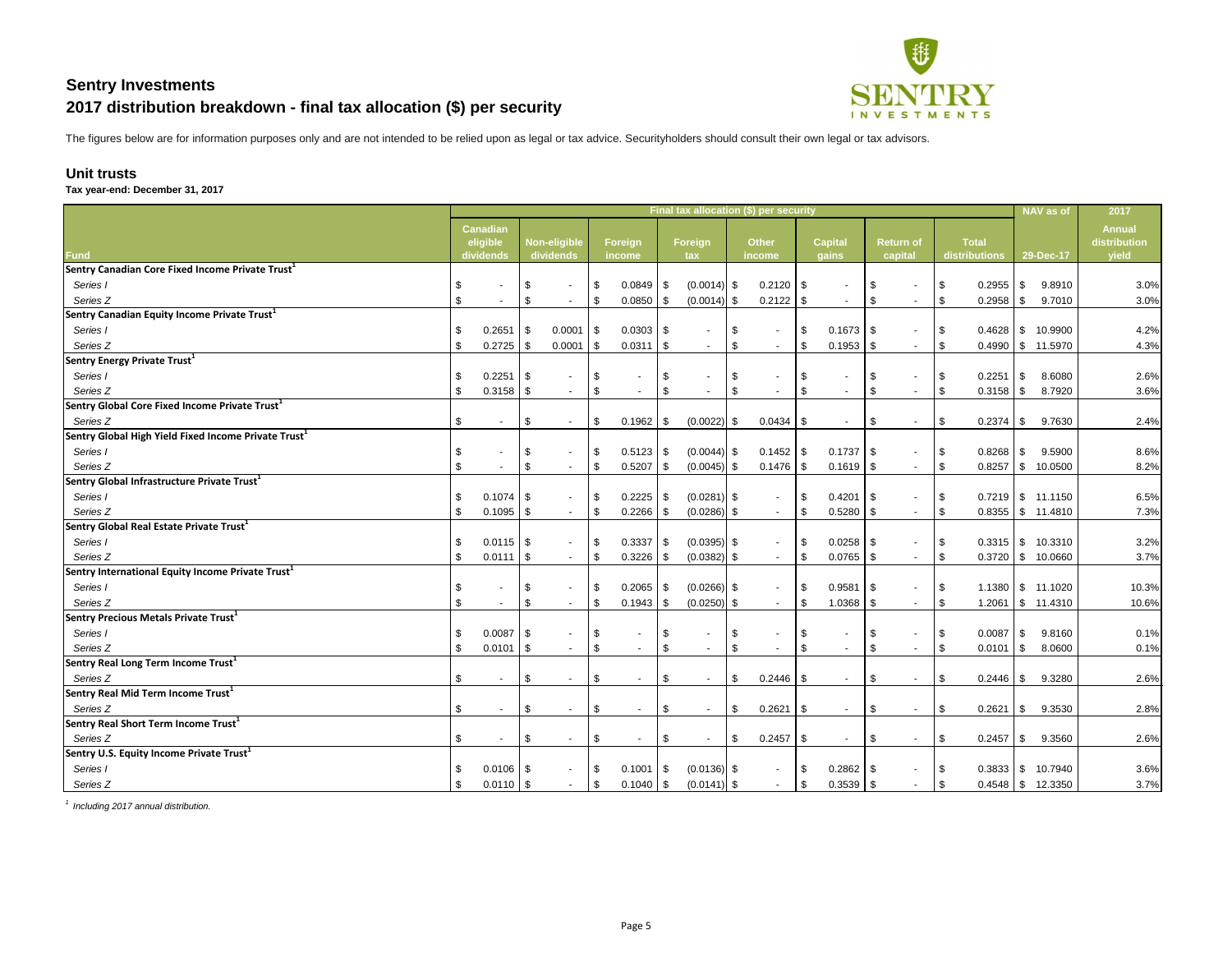

The figures below are for information purposes only and are not intended to be relied upon as legal or tax advice. Securityholders should consult their own legal or tax advisors.

## **Mutual fund corporation**

**Tax year-end: December 31, 2017**

|                                                        |                                          |               |                                  |                                |                                | Final tax allocation (\$) per security |               |                         |                            |                             |      |                               |            | NAV as of           | 2017                                   |
|--------------------------------------------------------|------------------------------------------|---------------|----------------------------------|--------------------------------|--------------------------------|----------------------------------------|---------------|-------------------------|----------------------------|-----------------------------|------|-------------------------------|------------|---------------------|----------------------------------------|
| <b>Fund</b>                                            | <b>Canadian</b><br>eligible<br>dividends |               | <b>Non-eligible</b><br>dividends | Foreign<br>income              | Foreign<br>tax                 | <b>Other</b><br>income                 |               | <b>Capital</b><br>gains |                            | <b>Return of</b><br>capital |      | <b>Total</b><br>distributions |            | 29-Dec-17           | <b>Annual</b><br>distribution<br>yield |
| <b>Sentry Corporate Class Ltd.</b>                     |                                          |               |                                  |                                |                                |                                        |               |                         |                            |                             |      |                               |            |                     |                                        |
| Sentry Canadian Income Class <sup>2</sup>              |                                          |               |                                  |                                |                                |                                        |               |                         |                            |                             |      |                               |            |                     |                                        |
| Series A                                               | \$                                       | $0.0533$ \$   |                                  | \$                             | \$                             | - \$<br>$\overline{\phantom{a}}$       | \$            | $\sim$                  | \$                         | $0.5640$ \$                 |      |                               |            | 13.8990             | 4.4%                                   |
| Series B                                               | 0.0579                                   | - \$          |                                  | \$                             | \$                             | $\overline{\phantom{a}}$               | \$            | $\sim$                  | -\$                        | $0.5640$ \ \$               |      | $0.6219$ \ \$                 |            | 13.8090             | 4.5%                                   |
| Series F                                               |                                          | $0.0603$ \$   |                                  |                                | \$                             | $\overline{\phantom{a}}$               |               | $\sim$                  | \$                         | $0.6420$ \ \$               |      | $0.7023$ \$                   |            | 16.0850             | 4.4%                                   |
| Series O                                               | 0.0591                                   | - \$          |                                  |                                | \$                             |                                        |               | $\sim$                  | -\$                        | $0.6600$ \$                 |      | $0.7191$ \$                   |            | 16.6710             | 4.3%                                   |
| Series I                                               | 0.0665                                   | - \$          |                                  | \$<br>$\sim$                   | $\sqrt[6]{3}$<br>$\sim$        | - \$<br>$\sim$                         | \$            | $\sim$                  | \$                         | $0.7140$ \ \$               |      | $0.7805$ \$                   |            | 17.9900             | 4.3%                                   |
| Sentry Canadian Resource Class <sup>2</sup>            |                                          |               |                                  |                                |                                |                                        |               |                         |                            |                             |      |                               |            |                     |                                        |
| Series A                                               | \$                                       | $0.1541$ \\$  | $\sim$                           | \$<br>$\overline{\phantom{a}}$ | \$<br>$\blacksquare$           | \$<br>$\sim$                           | \$            | $\sim$                  | \$                         | $\sim$                      | - \$ | 0.1541                        | $\sqrt{3}$ | 22.2500             | 0.7%                                   |
| Series B                                               |                                          | $0.1339$ \ \$ |                                  |                                | \$<br>$\overline{\phantom{a}}$ | $\overline{\phantom{a}}$               |               |                         | -\$                        |                             |      | $0.1339$ \ \ \$               |            | 21.8000             | 0.6%                                   |
| Series F                                               |                                          | $0.1269$ \ \$ |                                  |                                | \$                             | $\sim$                                 | - \$          |                         | \$                         |                             |      | $0.1269$ \$                   |            | 25.1360             | 0.5%                                   |
| Series O                                               |                                          |               |                                  |                                | \$                             | $\sim$                                 |               |                         | -\$                        |                             |      | $0.1436$ \$                   |            | 26.3980             | 0.5%                                   |
| Series I                                               |                                          | $0.1512$ \$   |                                  | \$<br>$\sim$                   | \$<br>$\sim$                   | - \$<br>$\sim$                         | $\sqrt[6]{3}$ | $\sim$                  | -\$                        | $\sim$                      |      |                               |            | $0.1512$ \$ 27.4710 | 0.6%                                   |
| Sentry Conservative Balanced Income Class <sup>2</sup> |                                          |               |                                  |                                |                                |                                        |               |                         |                            |                             |      |                               |            |                     |                                        |
| Series A                                               | $\boldsymbol{\mathsf{S}}$                | $0.0990$ \$   |                                  | \$<br>$\sim$                   | \$<br>$\blacksquare$           | -\$<br>$\overline{\phantom{a}}$        | -\$           | $\sim$                  | \$                         | $0.4500$ \$                 |      | $0.5490$ \ \$                 |            | 10.3140             | 5.3%                                   |
| Series B                                               |                                          | $0.1206$ \ \$ |                                  | \$                             | \$<br>$\blacksquare$           | $\overline{\phantom{a}}$               | \$            | $\sim$                  | \$                         | $0.4500$ \ \$               |      | $0.5706$ \ \ \$               |            | 10.2630             | 5.6%                                   |
| Series F                                               |                                          | $0.1096$ \ \$ |                                  |                                | \$<br>۰.                       | - 33<br>$\sim$                         |               | $\sim$                  | \$                         | $0.4500$ \ \$               |      | $0.5596$   \$                 |            | 11.0320             | 5.1%                                   |
| Series O                                               |                                          | $0.0993$ \$   |                                  |                                | \$<br>$\blacksquare$           |                                        |               | $\sim$                  | -\$                        | $0.4500$ \ \$               |      | $0.5493$ \$                   |            | 11.4470             | 4.8%                                   |
| Series I                                               | 0.1042<br>\$                             | - \$          |                                  | \$<br>$\sim$                   | $\sqrt[6]{3}$<br>۰.            | - \$<br>٠                              | \$            | $\sim$                  | $\boldsymbol{\mathsf{\$}}$ | $0.4500$ \ \$               |      |                               |            | 11.7530             | 4.7%                                   |
| <b>Sentry Corporate Bond Class</b>                     |                                          |               |                                  |                                |                                |                                        |               |                         |                            |                             |      |                               |            |                     |                                        |
| Series A                                               | \$                                       |               | \$                               | \$<br>$\sim$                   | \$<br>۰.                       | -\$<br>$\sim$                          | \$            | $\sim$                  | \$                         | $0.4500$ \ \$               |      | 0.4500                        | l \$       | 9.1710              | 4.9%                                   |
| Series B                                               |                                          | \$            |                                  |                                | \$<br>۰                        | $\sim$                                 | - \$          | $\sim$                  | \$                         | $0.4500$ \ \$               |      | 0.4500                        | \$         | 9.1570              | 4.9%                                   |
| Series F                                               |                                          | \$            |                                  |                                | \$<br>۰                        | $\sim$                                 | \$            | $\sim$                  | \$                         | $0.4500$ \ \$               |      | 0.4500                        | l \$       | 9.6220              | 4.7%                                   |
| Series O                                               | S                                        |               |                                  |                                | \$                             |                                        |               | $\sim$                  | \$                         | $0.4500$ \$                 |      | 0.4500                        | 8          | 9.8450              | 4.6%                                   |
| Series I                                               | \$                                       | \$            | $\sim$                           | \$<br>$\sim$                   | \$<br>$\sim$                   | - \$<br>$\sim$                         | \$            | $\sim$                  | $\boldsymbol{\mathsf{\$}}$ | $0.4500$ \ \$               |      | 0.4500                        | l \$       | 10.1000             | 4.5%                                   |
| <b>Sentry Diversified Equity Class</b>                 |                                          |               |                                  |                                |                                |                                        |               |                         |                            |                             |      |                               |            |                     |                                        |
| <b>Sentry Global Growth and Income Class</b>           |                                          |               |                                  |                                |                                |                                        |               |                         |                            |                             |      |                               |            |                     |                                        |
| Series A                                               | \$                                       |               | \$                               | \$                             | \$                             | \$<br>$\sim$                           | \$            |                         | \$                         | $0.3900$ \$                 |      |                               |            | $0.3900$ \$ 13.2910 | 2.9%                                   |
| Series B                                               | $\frac{1}{2}$                            | \$            |                                  | \$                             | \$                             |                                        | \$            |                         | \$                         | $0.3900$ \$                 |      | $0.3900$ \$                   |            | 13.2100             | 3.0%                                   |
| Series F                                               | \$                                       |               |                                  |                                | \$                             |                                        |               |                         | - \$                       | $0.3900$ \$                 |      |                               |            | $0.3900$ \$ 14.3890 | 2.7%                                   |
| Series O                                               | \$                                       |               |                                  |                                |                                |                                        |               |                         | \$                         | $0.3900$ \$                 |      | $0.3900$ \$                   |            | 14.8400             | 2.6%                                   |
| Series I                                               |                                          |               |                                  |                                |                                |                                        |               |                         |                            | $0.3900$ \$                 |      |                               |            | $0.3900$ \$ 15.3770 | 2.5%                                   |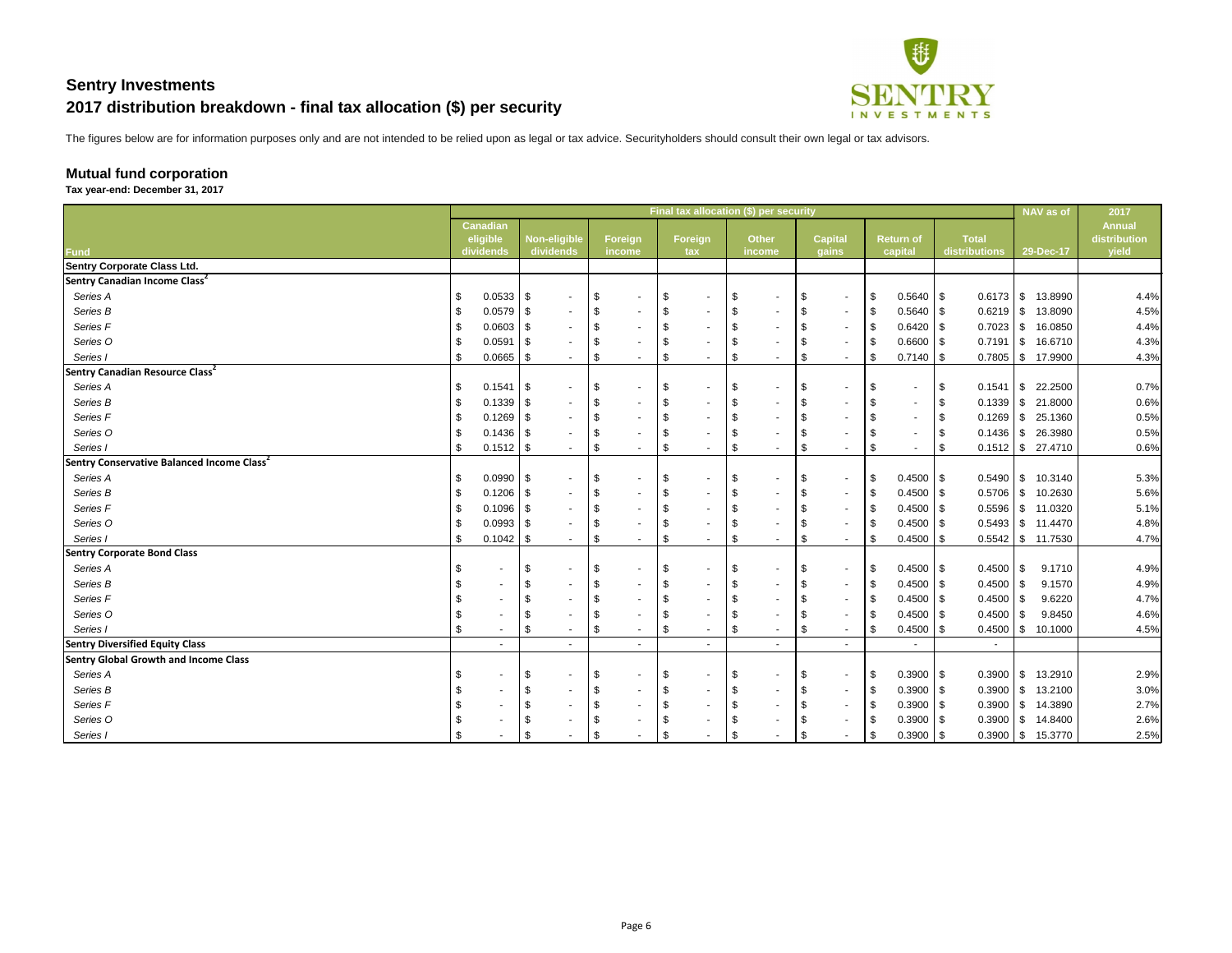

|                                            |                 |                                |                                |                                           | Final tax allocation (\$) per security |                |                       |                      | NAV as of                | 2017          |
|--------------------------------------------|-----------------|--------------------------------|--------------------------------|-------------------------------------------|----------------------------------------|----------------|-----------------------|----------------------|--------------------------|---------------|
|                                            | <b>Canadian</b> |                                |                                |                                           |                                        |                |                       |                      |                          | <b>Annual</b> |
|                                            | eligible        | <b>Non-eligible</b>            | Foreign                        | <b>Foreign</b>                            | <b>Other</b>                           | <b>Capital</b> | <b>Return of</b>      | <b>Total</b>         |                          | distribution  |
| <b>Fund</b>                                | dividends       | dividends                      | income                         | tax                                       | income                                 | gains          | capital               | distributions        | 29-Dec-17                | yield         |
| <b>Sentry Global High Yield Bond Class</b> |                 |                                |                                |                                           |                                        |                |                       |                      |                          |               |
| Series A (Cdn.\$)                          |                 | \$<br>$\overline{\phantom{a}}$ | \$                             | \$                                        | -\$                                    |                | \$<br>$0.6000$ \ \$   | $0.6000$ \$          | 8.0160                   | 7.5%          |
| Series B (Cdn.\$)                          |                 | \$                             | -\$                            |                                           | -\$                                    | $\sim$         | \$<br>$0.6000$ \$     | $0.6000$ \$          | 7.9960                   | 7.5%          |
| Series F (Cdn.\$)                          |                 | \$                             | - 3                            | \$                                        | - \$                                   | $\sim$         | $0.6240$ \ \$<br>\$   | $0.6240$ \ \$        | 8.8060                   | 7.1%          |
| Series O (Cdn.\$)                          |                 | \$                             |                                |                                           |                                        | $\sim$         | \$<br>0.6360          | 0.6360               | 9.0400<br>l SS           | 7.0%          |
| Series I (Cdn.\$)                          |                 | \$                             |                                | \$                                        | - \$                                   |                | $0.6780$ \$<br>\$     | 0.6780               | 9.6590<br>l \$           | 7.0%          |
| Series A (U.S.\$)                          |                 | \$                             |                                |                                           |                                        | $\sim$         | \$<br>$0.4647$ \$     | 0.4647               | 6.3930<br>l Si           | 7.3%          |
| Series B (U.S.\$)                          |                 | \$                             |                                | \$                                        | - \$                                   | $\sim$         | $0.4647$ \\$<br>\$    | 0.4647               | 6.3770<br>l \$           | 7.3%          |
| Series F (U.S.\$)                          |                 | \$                             |                                | \$                                        |                                        | $\sim$         | \$<br>$0.4833$ \$     | $0.4833$ \$          | 7.0230                   | 6.9%          |
| Series O (U.S.\$)                          |                 | \$                             | - 3                            | \$                                        | - \$                                   | $\sim$         | \$<br>$0.4926$ \$     | $0.4926$ \$          | 7.2100                   | 6.8%          |
| Series I (U.S.\$)                          |                 | \$                             | \$<br>$\overline{\phantom{a}}$ | $\frac{1}{2}$<br>$\overline{\phantom{a}}$ | \$                                     | \$<br>$\sim$   | \$<br>$0.5278$ \$     |                      | 7.7030                   | 6.9%          |
| <b>Sentry Global REIT Class</b>            |                 |                                |                                |                                           |                                        |                |                       |                      |                          |               |
| Series A                                   |                 | \$<br>$\blacksquare$           | - \$                           | \$                                        | $\sim$                                 | $\sim$         | 0.6000<br>\$          | $0.6000$ \$<br>1 S   | 9.6420                   | 6.2%          |
| Series T8                                  |                 | \$                             | -\$                            | \$                                        | -\$                                    | $\sim$         | 0.7740<br>\$          | $0.7740$ \$<br>1 S   | 9.4850                   | 8.2%          |
| Series B                                   |                 | \$                             |                                |                                           |                                        | $\sim$         | \$<br>0.6000          | $0.6000$ \$          | 9.5880                   | 6.3%          |
| Series B8                                  |                 | \$                             | - 3                            |                                           | - \$                                   | $\sim$         | $0.7680$ \ \$<br>\$   | $0.7680$ \ \$        | 9.3910                   | 8.2%          |
| Series F                                   |                 | \$                             |                                |                                           |                                        | $\sim$         | \$<br>0.6000          | $0.6000$ \$<br>l S   | 10.2590                  | 5.8%          |
| Series FT8                                 |                 | \$                             |                                |                                           | - \$                                   |                | 0.7800<br>\$          | 0.7800<br>l \$       | 9.6640<br>l \$           | 8.1%          |
| Series O                                   |                 | \$                             |                                |                                           |                                        | $\sim$         | \$<br>0.6180          | $0.6180$ \$          | 10.5700                  | 5.8%          |
| Series O8                                  |                 | \$                             | -\$                            | \$                                        | -\$                                    | $\sim$         | $0.7932$ \$<br>\$     | $0.7932$ \$          | 9.9460                   | 8.0%          |
| Series I                                   | $\sim$          | \$<br>$\sim$                   | \$<br>$\sim$                   | $\boldsymbol{\mathsf{\$}}$<br>$\sim$      | $\boldsymbol{\mathsf{\$}}$             | \$<br>$\sim$   | \$<br>0.6300          | $0.6300$ \$<br>l S   | 10.8050                  | 5.8%          |
| <b>Sentry Money Market Class</b>           |                 |                                |                                |                                           |                                        |                |                       |                      |                          |               |
| Series A                                   |                 | \$<br>$\blacksquare$           | - \$                           | \$                                        | $\sim$                                 |                | $0.0351$ \$<br>\$     | 0.0351               | $1$ \$<br>10.0000        | 0.4%          |
| Series B                                   |                 | \$                             | \$                             | \$                                        | \$                                     | $\sim$         | \$<br>0.0351          | 0.0351<br>$\sqrt{3}$ | 10.0000<br>l \$          | 0.4%          |
| Series <sub>F</sub>                        |                 | \$                             |                                | \$                                        | - \$                                   |                | $0.0341$ \$<br>\$     | 0.0341               | 10.0000<br>$\sqrt{3}$    | 0.3%          |
| Series O                                   |                 | $\boldsymbol{\mathsf{\$}}$     | \$                             | \$                                        | $\sqrt[6]{3}$                          | -\$            | $0.0626$ \$<br>\$     | $0.0626$ \$          | 10.0000                  | 0.6%          |
| Series I                                   |                 | \$                             | \$                             | \$                                        | \$                                     |                | $0.0620$ \$<br>\$     | $0.0620$ \$          | 10.0000                  | 0.6%          |
| Series X                                   | \$              | $\boldsymbol{\mathsf{\$}}$     | \$                             | \$                                        | \$                                     | \$             | \$<br>$0.0357$ \ \ \$ | $0.0357$ \ \ \$      | 10.0000                  | 0.4%          |
| <b>Sentry Precious Metals Class</b>        |                 | ۰.                             |                                | $\sim$                                    |                                        |                |                       |                      |                          |               |
| <b>Sentry Small/Mid Cap Income Class</b>   |                 |                                |                                |                                           |                                        |                |                       |                      |                          |               |
| Series A                                   |                 | \$<br>$\blacksquare$           |                                | \$                                        | - \$                                   |                | $0.3000$ \$<br>\$     |                      | $0.3000$ \$ 11.4640      | 2.6%          |
| Series B                                   |                 | \$                             |                                |                                           | -\$                                    |                | $0.3000$ \$<br>\$     | $0.3000$ \$          | 11.4120                  | 2.6%          |
| Series <sub>F</sub>                        |                 | \$                             |                                |                                           | - \$                                   |                | 0.3000<br>\$          | $0.3000$ \ \ \$      | 12.0090                  | 2.5%          |
| Series O                                   |                 | \$                             |                                | \$                                        | -\$                                    |                | $0.3000$ \$<br>\$     | $0.3000$ \ \ \$      | 12.4020                  | 2.4%          |
| Series I                                   |                 | \$                             | -\$                            | \$                                        | \$                                     | - \$           | $0.3000$ \ \$<br>\$   |                      | $0.3000$ \ \$ 12.5430    | 2.4%          |
| Sentry U.S. Growth and Income Class        |                 |                                |                                |                                           |                                        |                |                       |                      |                          |               |
| Series A (Cdn.\$)                          |                 | \$                             |                                | \$                                        | - \$                                   |                | $0.5520$ \$<br>\$     | $0.5520$ \ \$        | 19.2060                  | 2.9%          |
| Series B (Cdn.\$)                          |                 | \$                             |                                |                                           | -\$                                    |                | \$<br>$0.5520$ \$     | $0.5520$ \$          | 19.1430                  | 2.9%          |
| Series F (Cdn.\$)                          |                 | \$                             |                                |                                           | - \$                                   |                | $0.5520$   \$<br>\$   | $0.5520$ \ \$        | 20.6910                  | 2.7%          |
| Series O (Cdn.\$)                          |                 | \$                             |                                |                                           | - \$                                   |                | \$<br>$0.5520$ \$     | $0.5520$ \$          | 21.3000                  | 2.6%          |
|                                            |                 |                                |                                |                                           |                                        |                |                       |                      |                          |               |
| Series I (Cdn.\$)                          |                 | \$                             |                                |                                           |                                        |                | 0.5520<br>\$          | 0.5520               | $\frac{1}{3}$<br>21.9300 | 2.5%          |
| Series A (U.S.\$)                          |                 | \$                             |                                |                                           | - \$                                   |                | \$                    |                      | 15.3180                  | 2.8%          |
| Series B (U.S.\$)                          |                 | \$                             |                                |                                           | - \$                                   |                | \$                    |                      | 15.2670                  | 2.8%          |
| Series $F(U.S.\$ \$)                       |                 | \$                             |                                |                                           | - \$                                   |                | \$                    |                      | 16.5020                  | 2.6%          |
| Series O (U.S.\$)                          |                 |                                |                                |                                           |                                        |                | $0.4275$ \\$<br>\$    |                      | 16.9880                  | 2.5%          |
| Series I (U.S.\$)                          |                 |                                |                                |                                           |                                        |                | $0.4275$ \$<br>\$     |                      | $0.4275$ \$ 17.4900      | 2.4%          |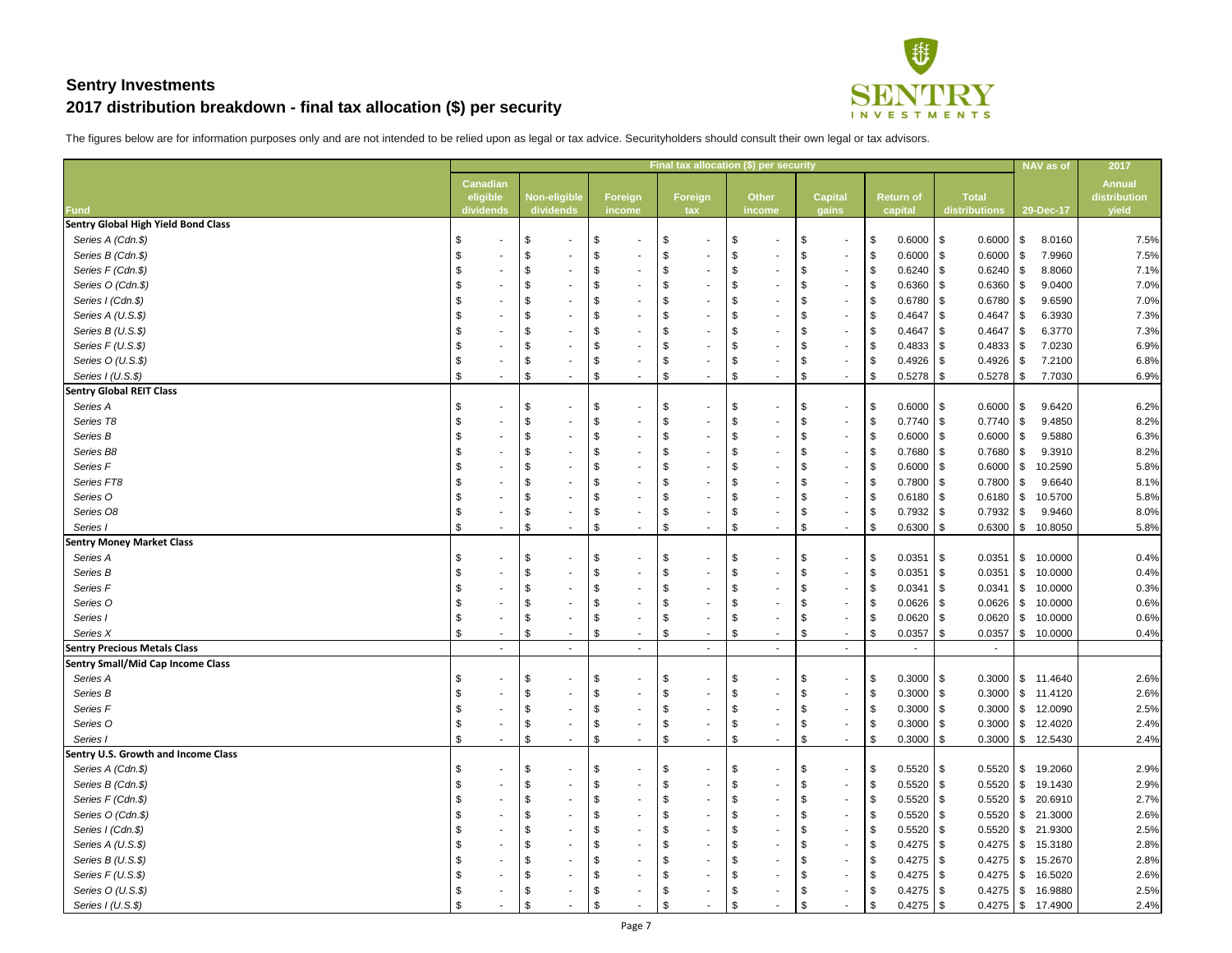

|                                                      |                             |                            |                          |                        | <b>Final tax allocation (\$) per security</b> |                            |        |                                     |               |                  |                 |               | NAV as of           | 2017                          |
|------------------------------------------------------|-----------------------------|----------------------------|--------------------------|------------------------|-----------------------------------------------|----------------------------|--------|-------------------------------------|---------------|------------------|-----------------|---------------|---------------------|-------------------------------|
|                                                      | <b>Canadian</b><br>eligible |                            | <b>Non-eligible</b>      | Foreign                | Foreign                                       | <b>Other</b>               |        | <b>Capital</b>                      |               | <b>Return of</b> | <b>Total</b>    |               |                     | <b>Annual</b><br>distribution |
| <b>Fund</b>                                          | dividends                   |                            | dividends                | income                 | tax                                           | income                     |        | gains                               |               | capital          | distributions   |               | 29-Dec-17           | yield                         |
| Sentry U.S. Growth and Income Currency Neutral Class |                             |                            |                          |                        |                                               |                            |        |                                     |               |                  |                 |               |                     |                               |
| Series A                                             |                             | $\boldsymbol{\mathsf{\$}}$ | $\sim$                   | \$<br>$\sim$           | \$                                            | $\boldsymbol{\mathsf{\$}}$ | $\sim$ | \$<br>$\sim$                        | $\sqrt{3}$    | $0.3000$ \ \$    |                 |               | $0.3000$ \$ 11.6750 | 2.6%                          |
| Series B                                             | $\sim$                      | \$                         | $\blacksquare$           | -\$<br>$\blacksquare$  | \$<br>$\overline{\phantom{a}}$                | \$                         | $\sim$ | \$<br>$\sim$                        | \$            | $0.3000$ \$      | $0.3000$ \$     |               | 11.6050             | 2.6%                          |
| Series F                                             |                             | $\sqrt[6]{3}$              |                          | -\$<br>$\blacksquare$  | \$                                            | $\boldsymbol{\mathsf{\$}}$ |        | \$<br>$\sim$                        | \$            | $0.3000$ \$      | $0.3000$ \$     |               | 11.9050             | 2.5%                          |
| Series O                                             |                             | $\boldsymbol{\mathsf{S}}$  |                          | - \$                   | \$                                            | $\boldsymbol{\mathsf{S}}$  |        | - \$<br>$\sim$                      | $\sqrt[6]{3}$ | $0.3000$ \ \$    | 0.3000          | $\sqrt{3}$    | 12.1300             | 2.5%                          |
| Series                                               | \$.                         | $\frac{1}{2}$              | $\blacksquare$           | \$<br>$\sim$           | $\$\$<br>۰                                    | $\boldsymbol{\mathsf{S}}$  |        | $\boldsymbol{\mathsf{S}}$<br>$\sim$ | $\frac{1}{2}$ | $0.3000$ \ \$    | $0.3000$ \$     |               | 12.1130             | 2.5%                          |
| Sentry Balanced Income Portfolio <sup>2</sup>        |                             |                            |                          |                        |                                               |                            |        |                                     |               |                  |                 |               |                     |                               |
| Series A                                             | - \$                        | $0.0575$ \$                | $\overline{\phantom{a}}$ | -\$<br>$\blacksquare$  | \$                                            | $\boldsymbol{\mathsf{\$}}$ | $\sim$ | \$<br>$\sim$                        | \$            | $0.5004$ \$      | $0.5579$ \$     |               | 9.4660              | 5.9%                          |
| Series T5                                            |                             | $0.0498$ \ \ \$            | $\blacksquare$           | - \$                   | \$                                            | $\boldsymbol{\mathsf{\$}}$ |        | \$<br>$\sim$                        | \$            | $0.4788$ \ \ \$  | 0.5286          | $\sqrt{3}$    | 9.5370              | 5.5%                          |
| Series T7                                            | 0.0488                      | l \$                       | $\blacksquare$           |                        | \$                                            | $\mathfrak{S}$             |        | \$<br>$\sim$                        | \$            | $0.6384$ \ \$    | 0.6872          | -\$           | 8.9030              | 7.7%                          |
| Series B                                             | 0.0522                      | l \$                       |                          |                        | \$                                            | $\boldsymbol{\mathsf{S}}$  |        | - \$<br>$\sim$                      | \$            | $0.5004$ \ \$    | 0.5526          | 8             | 9.4330              | 5.9%                          |
| Series B5                                            |                             | $0.0590$ \$                | $\blacksquare$           |                        | $\boldsymbol{\mathsf{\$}}$                    | $\boldsymbol{\mathsf{\$}}$ |        | - \$<br>$\sim$                      | \$            | $0.4752$ \$      | 0.5342          | <b>S</b>      | 9.4530              | 5.7%                          |
| Series B7                                            |                             | $0.0592$ \$                |                          |                        | $\boldsymbol{\mathsf{S}}$                     | $\boldsymbol{\mathsf{S}}$  |        | \$<br>$\sim$                        | $\frac{1}{2}$ | $0.6348$ \$      | 0.6940          | l \$          | 8.8310              | 7.9%                          |
| Series F                                             |                             | $0.0538$ \$                | ۰.                       |                        | \$                                            | $\mathcal{S}$              |        | $\sim$                              | \$            | $0.5004$ \ \$    | 0.5542          | - \$          | 9.8740              | 5.6%                          |
| Series FT5                                           | 0.0560                      | l \$                       | $\blacksquare$           |                        | \$                                            | $\boldsymbol{\mathsf{S}}$  |        | $\sim$                              | \$            | $0.4908$ \ \$    | 0.5468          | \$            | 9.8910              | 5.5%                          |
| Series FT7                                           |                             | $0.0524$ \$                | $\overline{\phantom{a}}$ |                        | \$                                            | $\boldsymbol{\mathsf{\$}}$ |        | $\sim$                              | \$            | $0.6564$ \ \$    | 0.7088          | $\sqrt{3}$    | 9.2500              | 7.7%                          |
| Series O                                             |                             | $0.0364$ \$                | $\sim$                   | - \$                   | \$                                            | $\boldsymbol{\mathsf{\$}}$ |        | - \$<br>$\sim$                      | \$            | $0.5004$ \ \$    | $0.5368$ \ \ \$ |               | 10.1620             | 5.3%                          |
| Series                                               | - \$                        | $0.0579$ \ \ \$            | $\sim$                   | \$<br>$\sim$           | $\boldsymbol{\mathsf{S}}$                     | $\boldsymbol{\mathsf{S}}$  |        | \$<br>$\sim$                        | \$            | $0.5004$ \ \$    | $0.5583$ \$     |               | 10.2260             | 5.5%                          |
| Sentry Conservative Income Portfolio <sup>2</sup>    |                             |                            |                          |                        |                                               |                            |        |                                     |               |                  |                 |               |                     |                               |
| Series A                                             | - \$                        |                            | $\overline{\phantom{a}}$ | - \$                   | \$                                            | \$                         |        | \$<br>$\sim$                        | \$            | $0.5004$ \ \$    | 0.5432          | \$            | 9.3380              | 5.8%                          |
| Series T5                                            |                             | $0.0411$ \\$               | $\sim$                   | - \$<br>$\blacksquare$ | \$<br>$\sim$                                  | $\boldsymbol{\mathsf{\$}}$ | $\sim$ | \$<br>$\sim$                        | \$            | $0.4776$ \\$     | 0.5187          | $\sqrt[3]{2}$ | 9.3930              | 5.5%                          |
| Series T7                                            |                             | $0.0347$ \ \ \$            | $\blacksquare$           | - \$                   | \$                                            | $\frac{1}{2}$              |        | \$<br>$\sim$                        | \$            | $0.6360$ \ \$    | 0.6707          | \$            | 8.7680              | 7.6%                          |
| Series B                                             |                             | $0.0518$ \$                | $\blacksquare$           |                        | \$                                            | $\boldsymbol{\mathsf{S}}$  |        | \$<br>$\sim$                        | \$            | $0.5004$ \ \$    | 0.5522          | \$            | 9.3050              | 5.9%                          |
| Series B5                                            | 0.0536                      | l \$                       |                          |                        | \$                                            | $\mathcal{S}$              |        | $\sim$                              | \$            |                  | 0.5288          | - \$          | 9.3390              | 5.7%                          |
| Series B7                                            | 0.0512                      | l \$                       |                          |                        | \$                                            | $\sqrt[6]{\frac{1}{2}}$    |        | -56<br>$\sim$                       | \$            | $0.6348$ \ \$    | 0.6860          | $\sqrt{3}$    | 8.7170              | 7.9%                          |
| Series F                                             |                             | $0.0467$ \ \ \$            | $\sim$                   |                        | $\boldsymbol{\mathsf{\$}}$<br>$\blacksquare$  | $\sqrt[6]{\frac{1}{2}}$    |        | $\sim$                              | \$            | $0.5004$ \ \$    | 0.5471          | $\sqrt{3}$    | 9.7150              | 5.6%                          |
| Series FT5                                           |                             | $0.0313$ \$                |                          |                        | $\boldsymbol{\mathsf{S}}$                     | $\boldsymbol{\mathsf{S}}$  |        | \$<br>$\sim$                        | \$            | $0.4896$ \ \$    | $0.5209$ \$     |               | 9.7510              | 5.3%                          |
| Series FT7                                           |                             | $0.0336$ \$                |                          |                        | \$                                            | $\boldsymbol{\mathsf{S}}$  |        | $\sim$                              | \$            |                  | 0.6864          | $\sqrt{3}$    | 9.1020              | 7.5%                          |
| Series O                                             | 0.0531                      | l \$                       |                          |                        | \$                                            | \$                         |        | $\sim$                              | \$            | $0.5004$ \$      | 0.5535          | $\sqrt{3}$    | 9.9710              | 5.6%                          |
| Series I                                             |                             | $0.0447$ \ \ \$            | $\blacksquare$           | -\$<br>$\blacksquare$  | $\frac{1}{2}$                                 | $\boldsymbol{\mathsf{S}}$  |        | \$<br>$\sim$                        | \$            | $0.5004$ \$      | 0.5451          | $\sqrt{3}$    | 10.0620             | 5.4%                          |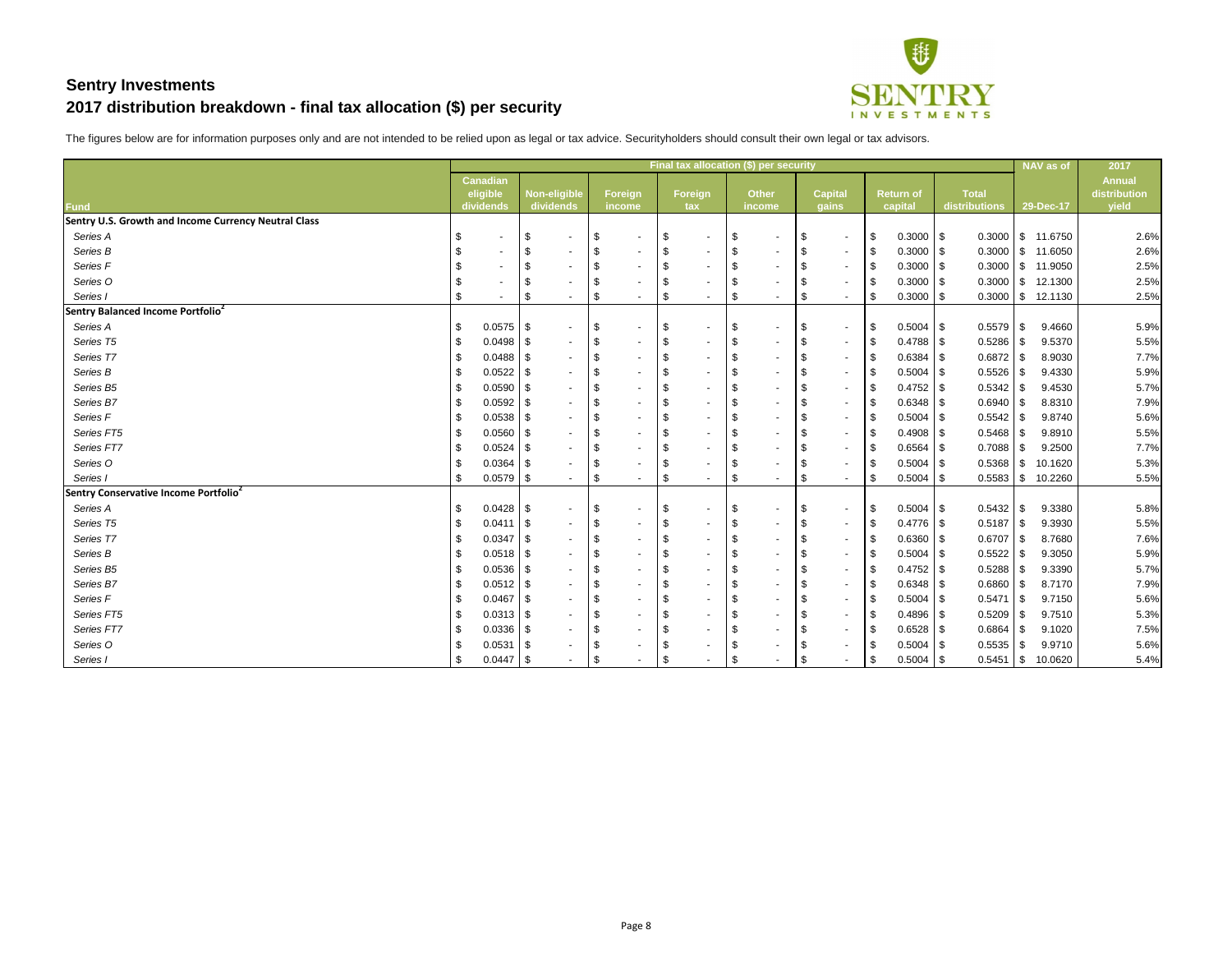

|                                                 |                 |             |                     |                       |                                | Final tax allocation (\$) per security |                                      |                        |                 | NAV as of             | 2017          |
|-------------------------------------------------|-----------------|-------------|---------------------|-----------------------|--------------------------------|----------------------------------------|--------------------------------------|------------------------|-----------------|-----------------------|---------------|
|                                                 | <b>Canadian</b> |             |                     |                       |                                |                                        |                                      |                        |                 |                       | <b>Annual</b> |
|                                                 | eligible        |             | <b>Non-eligible</b> | <b>Foreign</b>        | <b>Foreign</b>                 | <b>Other</b>                           | <b>Capital</b>                       | <b>Return of</b>       | <b>Total</b>    |                       | distribution  |
| <b>Fund</b>                                     | dividends       |             | dividends           | income                | tax                            | income                                 | gains                                | capital                | distributions   | 29-Dec-17             | yield         |
| Sentry Defensive Income Portfolio <sup>1</sup>  |                 |             |                     |                       |                                |                                        |                                      |                        |                 |                       |               |
| Series A                                        | \$              |             | \$<br>$\sim$        | -\$<br>$\blacksquare$ | \$<br>۰                        | \$<br>$\sim$                           | \$<br>$\sim$                         | $0.1750$ \ \ \$<br>-\$ | 0.1750          | 9.6850<br>l \$        | 3.1%          |
| Series T5                                       | \$              |             | -\$<br>$\sim$       | -\$                   | \$<br>۰                        | \$                                     | \$<br>$\sim$                         | $0.2919$ \$<br>-S      | 0.2919          | 9.5630<br>l \$        | 5.2%          |
| Series B                                        | \$              |             | \$<br>$\sim$        | -\$                   | \$<br>۰                        | \$<br>$\sim$                           | $\boldsymbol{\mathsf{S}}$<br>$\sim$  | $0.1750$ \ \$<br>-\$   | 0.1750          | 9.6740<br>IS.         | 3.1%          |
| Series B5                                       |                 |             | \$<br>$\sim$        |                       | \$<br>۰                        | -\$                                    | \$<br>$\sim$                         | $0.2919$ \$<br>-\$     | 0.2919          | 9.5540<br>l \$        | 5.2%          |
| Series F                                        | \$              |             | -\$<br>$\sim$       | - \$                  | \$<br>۰                        | $\sqrt[6]{3}$                          | $\boldsymbol{\mathsf{S}}$<br>$\sim$  | $0.1750$ \ \ \$<br>-\$ | 0.1750          | 9.7270<br>l \$        | 3.1%          |
| Series FT5                                      |                 |             | -\$<br>$\sim$       |                       | \$<br>۰                        | \$<br>$\sim$                           | \$<br>$\sim$                         | $0.2919$ \$<br>-S      | $0.2919$ \$     | 9.5990                | 5.2%          |
| Series O                                        | \$              |             | -\$                 | - \$                  | \$                             | \$                                     | \$<br>$\sim$                         | \$                     | 0.1750          | 9.7610<br>l \$        | 3.1%          |
| Series I                                        | \$              | $\sim$      | \$<br>$\sim$        | \$<br>$\sim$          | \$<br>۰.                       | \$<br>$\sim$                           | $\boldsymbol{\mathsf{S}}$<br>$\sim$  | $0.1750$ \ \$<br>- \$  | $0.1750$ \ \$   | 9.7610                | 3.1%          |
| Sentry Growth and Income Portfolio <sup>2</sup> |                 |             |                     |                       |                                |                                        |                                      |                        |                 |                       |               |
| Series A                                        | S.              | $0.0678$ \$ | $\sim$              | - \$<br>$\sim$        | \$<br>۰                        | \$<br>$\sim$                           | $\sqrt[6]{2}$<br>$\sim$              | $0.3996$ \$<br>-\$     |                 | 10.0630               | 4.6%          |
| Series T4                                       | \$              | $0.0611$ \$ | $\sim$              | -\$<br>$\sim$         | \$<br>۰.                       | \$<br>$\sim$                           | $\sqrt[6]{2}$<br>$\sim$              | $0.3972$ \$<br>\$      |                 | 10.0940               | 4.5%          |
| Series T6                                       |                 | $0.0645$ \$ | $\sim$              |                       | \$<br>۰                        | \$<br>$\sim$                           | \$<br>$\sim$                         | $0.5702$ \$<br>-\$     | 0.6347          | 9.4350<br>l \$        | 6.7%          |
| Series B                                        |                 | $0.0754$ \$ | $\sim$              |                       | \$<br>۰                        | \$                                     | \$<br>$\sim$                         | $0.3996$ \$<br>-\$     | 0.4750          | 10.0220<br>$\sqrt{3}$ | 4.7%          |
| Series B4                                       |                 | $0.0751$ \$ | $\sim$              |                       | \$<br>۰                        | -\$                                    | \$<br>$\sim$                         | $0.3972$ \$<br>- \$    | 0.4723          | 10.0460<br>l \$       | 4.7%          |
| Series B6                                       |                 | $0.0741$ \$ | $\sim$              |                       | \$<br>۰                        | \$<br>$\sim$                           | \$<br>$\sim$                         | $0.5676$ \$<br>-\$     | 0.6417          | 9.3910<br><b>\$</b>   | 6.8%          |
| Series F                                        |                 |             | $\sim$              |                       | \$                             | £                                      | \$<br>$\sim$                         | $0.3996$ \$<br>-S      | 0.4674          | $\sqrt{3}$<br>10.4670 | 4.5%          |
| Series FT4                                      |                 | $0.0602$ \$ | $\sim$              | $\sim$                | \$<br>۰                        | \$                                     | \$<br>$\sim$                         | $0.4080$ \ \$<br>-\$   |                 | 10.4760               | 4.5%          |
| Series FT6                                      |                 |             | $\sim$              |                       | \$                             | £                                      | \$<br>$\sim$                         | $0.5832$ \$<br>-S      | 0.6409          | 9.7900<br>l \$        | 6.5%          |
| Series O                                        |                 | $0.0716$ \$ | $\sim$              | $\sim$                | \$                             | -\$                                    | \$<br>$\sim$                         | $0.3996$ \$<br>-\$     | $0.4712$ \$     | 10.7790               | 4.4%          |
| Series I                                        | \$              | 0.0780      | \$<br>$\sim$        | \$<br>н.              | \$<br>$\overline{\phantom{a}}$ | \$<br>$\sim$                           | $\boldsymbol{\mathsf{\$}}$<br>$\sim$ | 0.3996<br>- \$         |                 | 10.8510               | 4.4%          |
| Sentry Growth Portfolio <sup>2</sup>            |                 |             |                     |                       |                                |                                        |                                      |                        |                 |                       |               |
| Series A                                        |                 | $0.0867$ \$ | $\sim$              |                       | \$                             | \$<br>$\sim$                           | $\sqrt[6]{2}$<br>$\sim$              | - \$                   | 0.0867          | $\frac{1}{3}$ 11.4940 | 0.8%          |
| Series T4                                       |                 | $0.0700$ \$ | $\sim$              | -\$<br>$\sim$         | \$<br>۰                        | \$<br>$\sim$                           | $\boldsymbol{\mathsf{S}}$<br>$\sim$  | $0.3948$ \$<br>-\$     | $0.4648$ \ \ \$ | 10.0330               | 4.6%          |
| Series T6                                       |                 | $0.0841$ \$ | $\sim$              |                       | \$                             | $\mathfrak{F}$                         | $\sqrt[6]{\frac{1}{2}}$<br>$\sim$    | $0.5676$ \$<br>- \$    | $0.6517$ \\$    | 9.4020                | 6.9%          |
| Series B                                        |                 | 0.0881      | -\$<br>$\sim$       | $\sim$                | \$                             | -\$<br>$\sim$                          | $\boldsymbol{\mathsf{S}}$<br>$\sim$  | - \$<br>$\sim$         | 0.0881          | 11.4470<br>l \$       | 0.8%          |
| Series B4                                       |                 | $0.0773$ \$ | $\sim$              |                       |                                |                                        |                                      | $0.3936$ \$            | $0.4709$ \\$    | 9.9820                | 4.7%          |
| Series B6                                       | \$              | $0.0760$ \$ | $\sim$              |                       | \$                             | -\$                                    | \$<br>$\sim$                         | $0.5664$ \$<br>-\$     |                 | 9.3780                | 6.9%          |
| Series F                                        |                 | $0.0989$ \$ | $\sim$              |                       | \$                             |                                        | \$                                   | -S                     | $0.0989$ \$     | 11.8650               | 0.8%          |
| Series FT4                                      |                 |             |                     |                       |                                |                                        | \$                                   | - SS                   | $0.5078$   \$   | 10.3850               | 4.9%          |
| Series FT6                                      |                 |             |                     |                       | S                              | £                                      | \$<br>$\sim$                         | $0.5796$ \$<br>- \$    | $0.6810$ \ \$   | 9.7100                | 7.0%          |
| Series O                                        |                 | $0.0845$ \$ | $\sim$              |                       | \$                             |                                        | \$                                   |                        | $0.0845$ \ \ \$ | 12.1830               | 0.7%          |
| Series I                                        |                 | $0.1332$ \$ |                     | - \$                  | \$                             | £                                      | $\boldsymbol{\mathsf{S}}$            | -S                     |                 | $0.1332$ \ \$ 12.1750 | 1.1%          |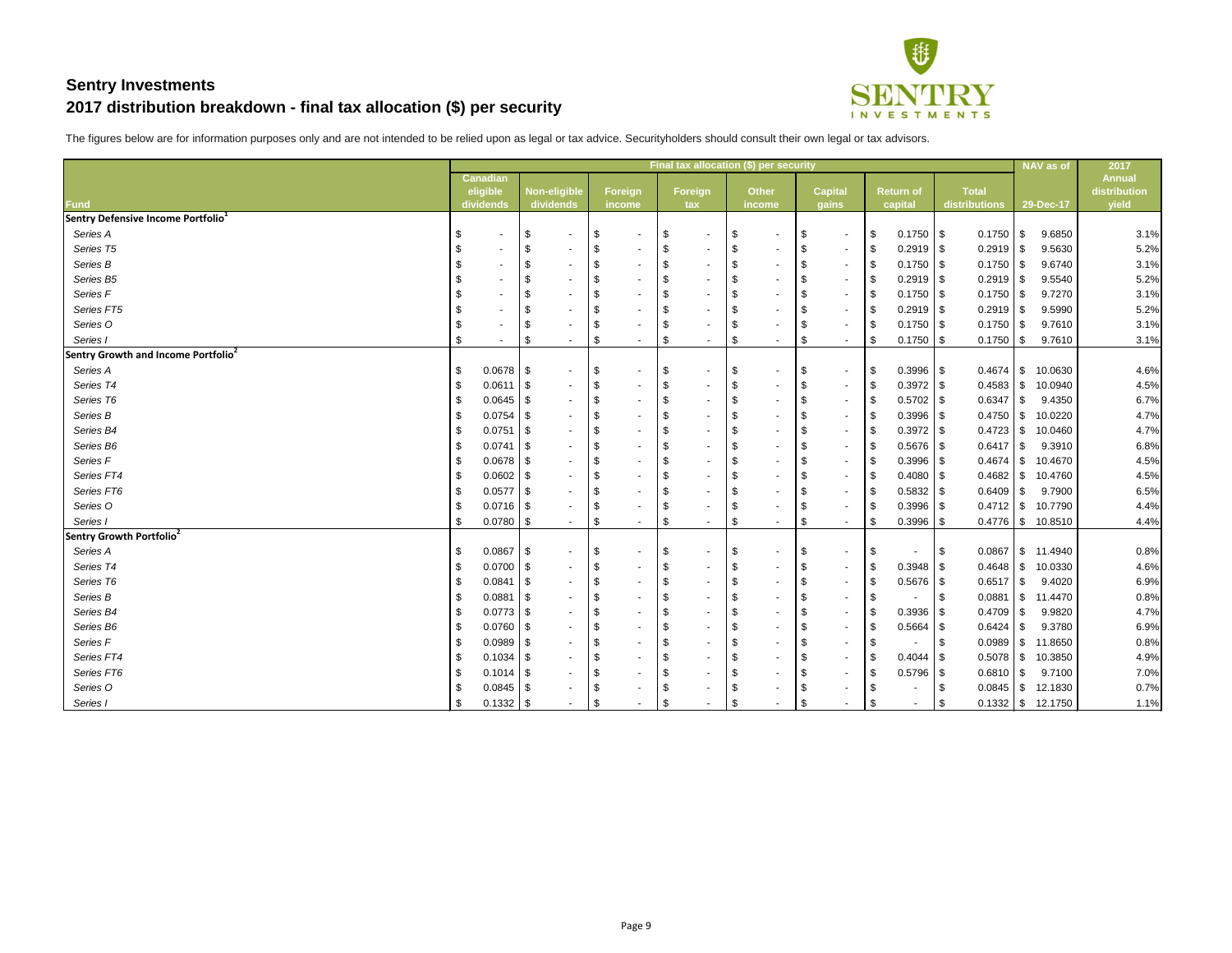

The figures below are for information purposes only and are not intended to be relied upon as legal or tax advice. Securityholders should consult their own legal or tax advisors.

|                                                               |                            |                          |      |                          |               |                          |                           | Final tax allocation (\$) per security |                            |               |                           |        |                           |                  |                 |            | <b>NAV</b> as of               | 2017          |
|---------------------------------------------------------------|----------------------------|--------------------------|------|--------------------------|---------------|--------------------------|---------------------------|----------------------------------------|----------------------------|---------------|---------------------------|--------|---------------------------|------------------|-----------------|------------|--------------------------------|---------------|
|                                                               |                            | <b>Canadian</b>          |      |                          |               |                          |                           |                                        |                            |               |                           |        |                           |                  |                 |            |                                | <b>Annual</b> |
|                                                               |                            | eligible                 |      | <b>Non-eligible</b>      |               | <b>Foreign</b>           |                           | Foreign                                |                            | <b>Other</b>  | <b>Capital</b>            |        |                           | <b>Return of</b> | <b>Total</b>    |            |                                | distribution  |
| Fund                                                          |                            | dividends                |      | dividends                |               | income                   |                           | tax                                    |                            | <b>income</b> | gains                     |        |                           | capital          | distributions   |            | 29-Dec-17                      | yield         |
| Sentry Balanced Yield Private Pool Class <sup>2</sup>         |                            |                          |      |                          |               |                          |                           |                                        |                            |               |                           |        |                           |                  |                 |            |                                |               |
| Series A                                                      |                            |                          |      | $\sim$                   |               |                          | S                         |                                        | S                          |               | \$                        |        | \$                        | $0.3996$ \$      | 0.5021          |            | $\frac{1}{2}$ 10.1720          | 4.9%          |
| Series <sub>F</sub>                                           |                            | $0.1078$ \$              |      | $\sim$                   |               |                          | \$                        |                                        | -\$                        |               | \$                        |        | \$                        | $0.3996$ \$      |                 |            | 10.3510                        | 4.9%          |
| Series O                                                      |                            | 0.0775                   | \$   |                          | \$            |                          | \$                        |                                        | \$                         |               | \$                        |        | \$                        | 0.3996           | $0.4771$ \\$    |            | 10.5010                        | 4.5%          |
| Sentry Canadian Equity Income Private Pool Class <sup>2</sup> |                            |                          |      |                          |               |                          |                           |                                        |                            |               |                           |        |                           |                  |                 |            |                                |               |
| Series A                                                      |                            | 0.3188                   | -\$  | $\overline{\phantom{a}}$ | - \$          |                          | \$                        |                                        |                            |               | - \$                      |        | \$                        | $0.3996$ \$      |                 |            | 10.4800                        | 6.9%          |
| Series <sub>F</sub>                                           |                            | $0.3215$ \$              |      | $\sim$                   | -\$           |                          | \$                        |                                        | \$                         |               | \$                        | $\sim$ | \$                        | $0.3996$ \$      | $0.7211$ \\$    |            | 10.6680                        | 6.8%          |
| Series O                                                      |                            | 0.3121                   | \$   | $\sim$                   | $\sqrt{3}$    | $\sim$                   | \$                        |                                        | \$                         |               | \$                        |        | \$                        | 0.3996           |                 |            | $0.7117$ \$ 10.8360            | 6.6%          |
| Sentry Global Balanced Yield Private Pool Class <sup>2</sup>  |                            |                          |      |                          |               |                          |                           |                                        |                            |               |                           |        |                           |                  |                 |            |                                |               |
| Series A                                                      |                            | 0.0272                   | \$   | $\overline{\phantom{a}}$ | - \$          |                          | \$                        |                                        |                            |               | \$                        |        | \$                        | $0.3996$ \$      |                 |            | 10.3120                        | 4.1%          |
| Series F                                                      |                            | $0.0306$ \$              |      | $\blacksquare$           | -\$           |                          | \$                        |                                        | -\$                        |               | \$                        | $\sim$ | \$                        | $0.3996$ \$      |                 |            | 10.4880                        | 4.1%          |
| Series O                                                      |                            | 0.0274                   | -\$  |                          | $\sqrt{3}$    | $\sim$                   | \$                        |                                        | \$                         |               | \$                        |        | \$                        | 0.3996           |                 |            | $0.4270$ \ \$ 10.6130          | 4.0%          |
| Sentry Global Equity Income Private Pool Class                |                            |                          |      |                          |               |                          |                           |                                        |                            |               |                           |        |                           |                  |                 |            |                                |               |
| Series A                                                      |                            |                          | -\$  |                          |               |                          | \$                        |                                        | \$                         |               | \$                        |        | \$                        | $0.3000$ \$      | $0.3000$ \ \$   |            | 11.4630                        | 2.6%          |
| Series F                                                      | $\mathfrak{F}$             |                          | - \$ |                          | - \$          |                          | \$                        |                                        | -\$                        |               | \$                        | $\sim$ | \$                        | $0.3000$ \$      | $0.3000$ \ \ \$ |            | 11.6610                        | 2.6%          |
| Series O                                                      | $\boldsymbol{\mathsf{S}}$  |                          | -\$  |                          | \$            | $\sim$                   | \$                        |                                        | \$                         |               | \$                        |        | \$                        | $0.3000$ \ \$    |                 |            | $0.3000$   \$ 11.8340          | 2.5%          |
| Sentry Global Investment Grade Private Pool Class             |                            |                          |      |                          |               |                          |                           |                                        |                            |               |                           |        |                           |                  |                 |            |                                |               |
| Series A                                                      |                            |                          | -\$  |                          |               |                          | \$                        |                                        | -\$                        |               | \$                        |        | \$                        | $0.3000$ \$      | 0.3000          | $\sqrt{3}$ | 9.8280                         | 3.1%          |
| Series F                                                      | $\boldsymbol{\mathsf{s}}$  |                          | - \$ |                          | \$            |                          | \$                        |                                        | \$                         |               | \$                        | $\sim$ | \$                        | $0.3000$ \ \$    | $0.3000$ \ \$   |            | 9.9150                         | 3.0%          |
| Series O                                                      | $\boldsymbol{\mathsf{s}}$  |                          | -\$  |                          | -\$           |                          | \$                        |                                        | \$                         |               | \$                        | $\sim$ | \$                        | $0.3000$   \$    | $0.3000$ \ \ \$ |            | 10.0020                        | 3.0%          |
| Sentry International Equity Income Private Pool Class         |                            |                          |      |                          |               |                          |                           |                                        |                            |               |                           |        |                           |                  |                 |            |                                |               |
| Series A                                                      | \$                         |                          | \$   |                          | - \$          |                          | \$                        |                                        | -\$                        |               | \$                        |        | \$                        | $0.3000$ \$      | $0.3000$   \$   |            | 11.9310                        | 2.5%          |
| Series F                                                      | $\boldsymbol{\mathsf{s}}$  |                          | - \$ |                          | \$            |                          | \$                        |                                        | \$                         |               | \$                        | $\sim$ | \$                        | $0.3000$ \ \$    | $0.3000$ \ \ \$ |            | 12.1230                        | 2.5%          |
| Series O                                                      | $\mathfrak{F}$             |                          | -\$  |                          | -\$           | $\sim$                   | $\mathfrak{F}$            |                                        | \$                         |               | \$                        |        | \$                        | $0.3000$ \ \$    |                 |            | $0.3000$ \ \$ 12.2920          | 2.4%          |
| Sentry U.S. Equity Income Currency Neutral Private Pool Class |                            |                          |      |                          |               |                          |                           |                                        |                            |               |                           |        |                           |                  |                 |            |                                |               |
| Series A                                                      | $\boldsymbol{\mathsf{S}}$  |                          | \$   | $\sim$                   | $\sqrt{3}$    | $\sim$                   | $\sqrt{3}$                | ۰                                      | \$                         | $\sim$        | \$                        |        | \$                        | $0.3000$ \ \$    |                 |            | $0.3000$   \$ 12.3600          | 2.4%          |
| Series F                                                      | $\boldsymbol{\mathsf{\$}}$ |                          | \$   | $\sim$                   | \$            | $\overline{\phantom{a}}$ | \$                        |                                        | \$                         |               | $\boldsymbol{\mathsf{D}}$ |        | $\frac{1}{2}$             | $0.3000$ \$      | $0.3000$ \ \$   |            | 12.5620                        | 2.4%          |
| Series O                                                      | $\sqrt[6]{2}$              |                          | \$   |                          | $\sqrt[3]{5}$ | $\sim$                   | $\boldsymbol{\mathsf{S}}$ | $\blacksquare$                         | $\boldsymbol{\mathsf{\$}}$ |               | $\boldsymbol{\mathsf{S}}$ |        | $\boldsymbol{\mathsf{S}}$ | $0.3000$ \$      |                 |            | $0.3000$   \$ 12.7680          | 2.3%          |
| Sentry U.S. Equity Income Private Pool Class                  |                            |                          |      |                          |               |                          |                           |                                        |                            |               |                           |        |                           |                  |                 |            |                                |               |
| Series A                                                      | \$                         |                          | \$   | $\overline{\phantom{a}}$ | -\$           | $\blacksquare$           | \$                        |                                        | \$                         |               | \$                        |        | \$                        | $0.3000$ \$      |                 |            | $0.3000$ $\frac{1}{9}$ 11.7130 | 2.6%          |
| Series F                                                      | \$                         |                          | - \$ | $\overline{\phantom{a}}$ |               |                          | \$                        |                                        | -\$                        |               | \$                        | $\sim$ | \$                        | $0.3000$ \$      | $0.3000$ \$     |            | 11.9180                        | 2.5%          |
| Series O                                                      | \$                         |                          | \$   | $\overline{\phantom{a}}$ | \$            | $\sim$                   | $\frac{1}{2}$             | $\blacksquare$                         | \$                         |               | $\boldsymbol{\mathsf{S}}$ |        | $\boldsymbol{\mathsf{S}}$ | $0.3000$ \$      |                 |            | $0.3000$   \$ 12.0880          | 2.5%          |
| <b>Sentry Real Growth Pool Class</b>                          |                            |                          |      | $\sim$                   |               | $\sim$                   |                           | ۰                                      |                            |               |                           | $\sim$ |                           | $\sim$           | $\sim$          |            |                                |               |
| <b>Sentry Real Long Term Income Pool Class</b>                |                            |                          |      | $\overline{\phantom{a}}$ |               | $\blacksquare$           |                           | $\blacksquare$                         |                            |               |                           |        |                           | $\sim$           |                 |            |                                |               |
| <b>Sentry Real Mid Term Income Pool Class</b>                 |                            |                          |      | $\blacksquare$           |               | $\sim$                   |                           | $\blacksquare$                         |                            |               |                           | $\sim$ |                           | $\sim$           | $\blacksquare$  |            |                                |               |
| <b>Sentry Real Short Term Income Pool Class</b>               |                            | $\sim$                   |      | $\sim$                   |               | $\blacksquare$           |                           | $\blacksquare$                         |                            | $\sim$        |                           | $\sim$ |                           | $\sim$           |                 |            |                                |               |
| Sentry Real Income 1941-45 Class                              |                            | $\overline{\phantom{a}}$ |      | $\sim$                   |               | $\sim$                   |                           | $\blacksquare$                         |                            |               |                           | $\sim$ |                           | $\sim$           | $\blacksquare$  |            |                                |               |
| Sentry Real Income 1946-50 Class                              |                            | $\sim$                   |      | $\overline{\phantom{a}}$ |               | $\sim$                   |                           | $\blacksquare$                         |                            |               |                           | $\sim$ |                           | $\sim$           | $\blacksquare$  |            |                                |               |
| Sentry Real Income 1951-55 Class                              |                            | $\sim$                   |      | $\overline{\phantom{a}}$ |               | $\sim$                   |                           | $\blacksquare$                         |                            |               |                           | $\sim$ |                           | $\sim$           | $\sim$          |            |                                |               |

*1 The Fund started in June 2017.*

*2 Including 2017 year-end special distribution. See News Release at www.sentry.ca for more detail.*